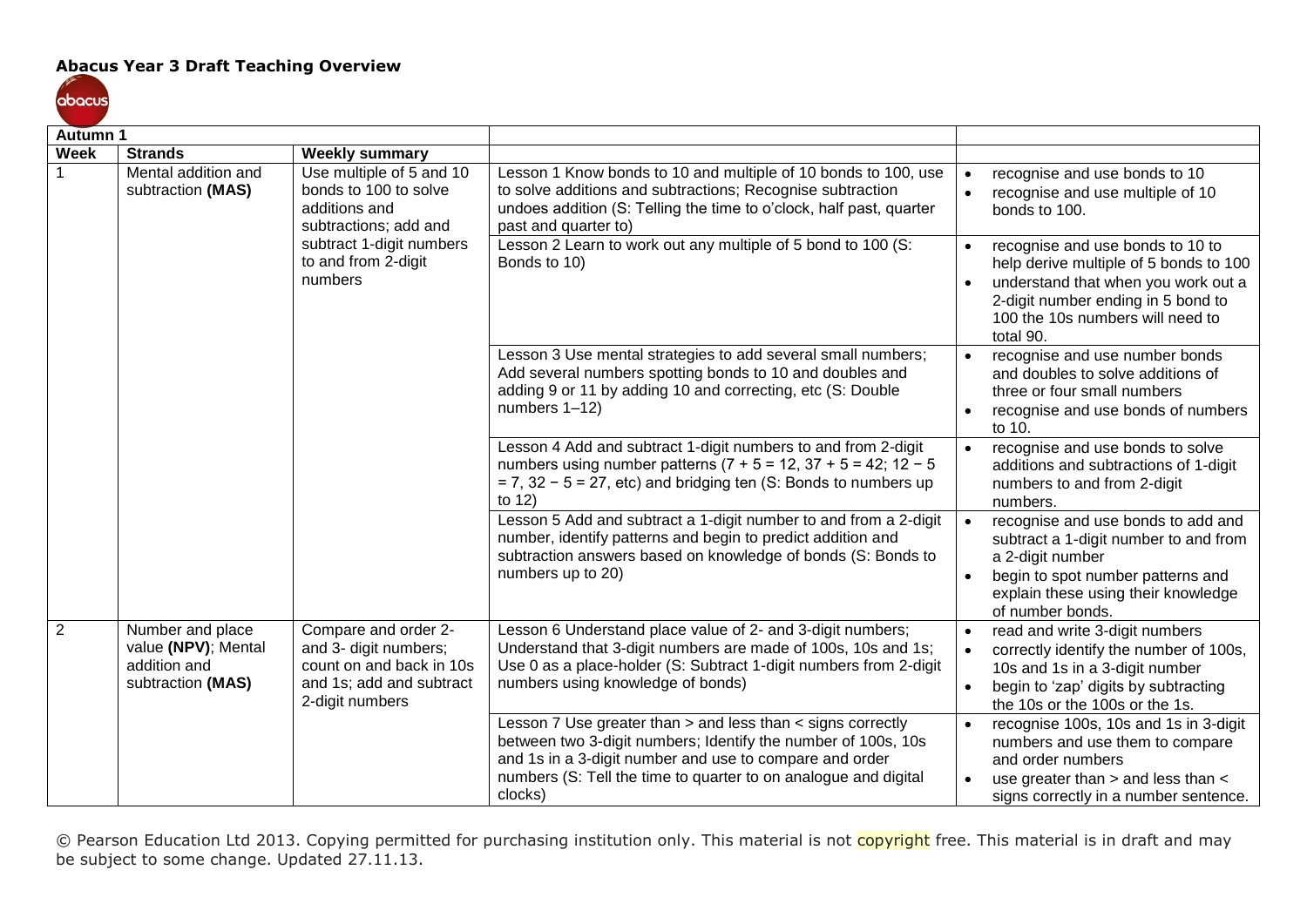|                |                                             |                                                                                                         | Lesson 8 Add and subtract multiples of 10 and near multiples of<br>10 to and from 2-digit numbers (S: Count on and back in 10s and<br>1s)                                                            | add and subtract multiples of 10 by<br>$\bullet$<br>counting on and back in 10s or using<br>number facts<br>add and subtract near multiples of 10<br>by counting on and back in 10s or<br>using number facts and correcting by<br>adding or subtracting the extra 1. |
|----------------|---------------------------------------------|---------------------------------------------------------------------------------------------------------|------------------------------------------------------------------------------------------------------------------------------------------------------------------------------------------------------|----------------------------------------------------------------------------------------------------------------------------------------------------------------------------------------------------------------------------------------------------------------------|
|                |                                             |                                                                                                         | Lesson 9 Add and subtract pairs of 2-digit numbers using number<br>facts; Count on and back in 10s and 1s (S: Add several small<br>numbers)                                                          | recognise and use bonds to solve<br>$\bullet$<br>additions and subtractions of 2-digit<br>numbers<br>add and subtract 2-digit numbers<br>$\bullet$<br>using number facts and counting on<br>and back.                                                                |
|                |                                             |                                                                                                         | Lesson 10 Add and subtract a 2-digit number to or from a 2-digit<br>number (S: Add a 1-digit number to a 2-digit number using<br>number facts and bonds to 15)                                       | add and subtract 2-digit numbers to<br>$\bullet$<br>and from 2-digit numbers<br>work systematically<br>$\bullet$<br>show logical reasoning skills,<br>$\bullet$<br>deduction, discuss and share work.                                                                |
| 3              | Mental multiplication<br>and division (MMD) | Know multiplication and<br>division facts for the 5,<br>10, 2, 4 and 3x tables;<br>doubling and halving | Lesson 11 Know multiplication and division facts for the 5 and 10<br>times-tables (S: Counting on in twos)                                                                                           | recall and use multiplication facts for<br>$\bullet$<br>the 5 and 10 times-tables<br>immediately<br>derive division facts really quickly.<br>$\bullet$                                                                                                               |
|                |                                             |                                                                                                         | Lesson 12 Revise multiplication facts for the 2 times-table and<br>begin to learn multiplication facts and corresponding division<br>facts for the 4 times-table (S: Recognise odd and even numbers) | begin to know multiplication facts and<br>$\bullet$<br>derive division facts for the 4 times-<br>table<br>relate the 4 times-table to the 2<br>$\bullet$<br>times-table.                                                                                             |
|                |                                             |                                                                                                         | Lesson 13 Know multiplication and division facts for the 3 times-<br>table (S: Count in 3s)                                                                                                          | recall multiplication facts and derive<br>$\bullet$<br>division facts for the 3 times-table<br>begin to relate the 6 times-table to<br>$\bullet$<br>the 3 times-table.                                                                                               |
|                |                                             |                                                                                                         | Lesson 14 Know doubles to double 20 and derive corresponding<br>halves (S: Doubles to double 12)                                                                                                     | recall doubles of numbers 1 to 20<br>$\bullet$<br>and derive the related halves<br>apply reasoning skills when choosing<br>$\bullet$<br>numbers that will give the longest<br>chains.                                                                                |
|                |                                             |                                                                                                         | Lesson 15 Halve even numbers up to 40 and halve odd numbers<br>up to 20 (S: Doubles 10 to 20)                                                                                                        | halve any even number up to 40<br>$\bullet$<br>using partitioning<br>halve any odd number up to 20.                                                                                                                                                                  |
| $\overline{4}$ | Measurement (MEA);                          | Know and understand the                                                                                 | Lesson 16 Read a calendar; Know the relationship between                                                                                                                                             | read simple calendars and<br>$\bullet$                                                                                                                                                                                                                               |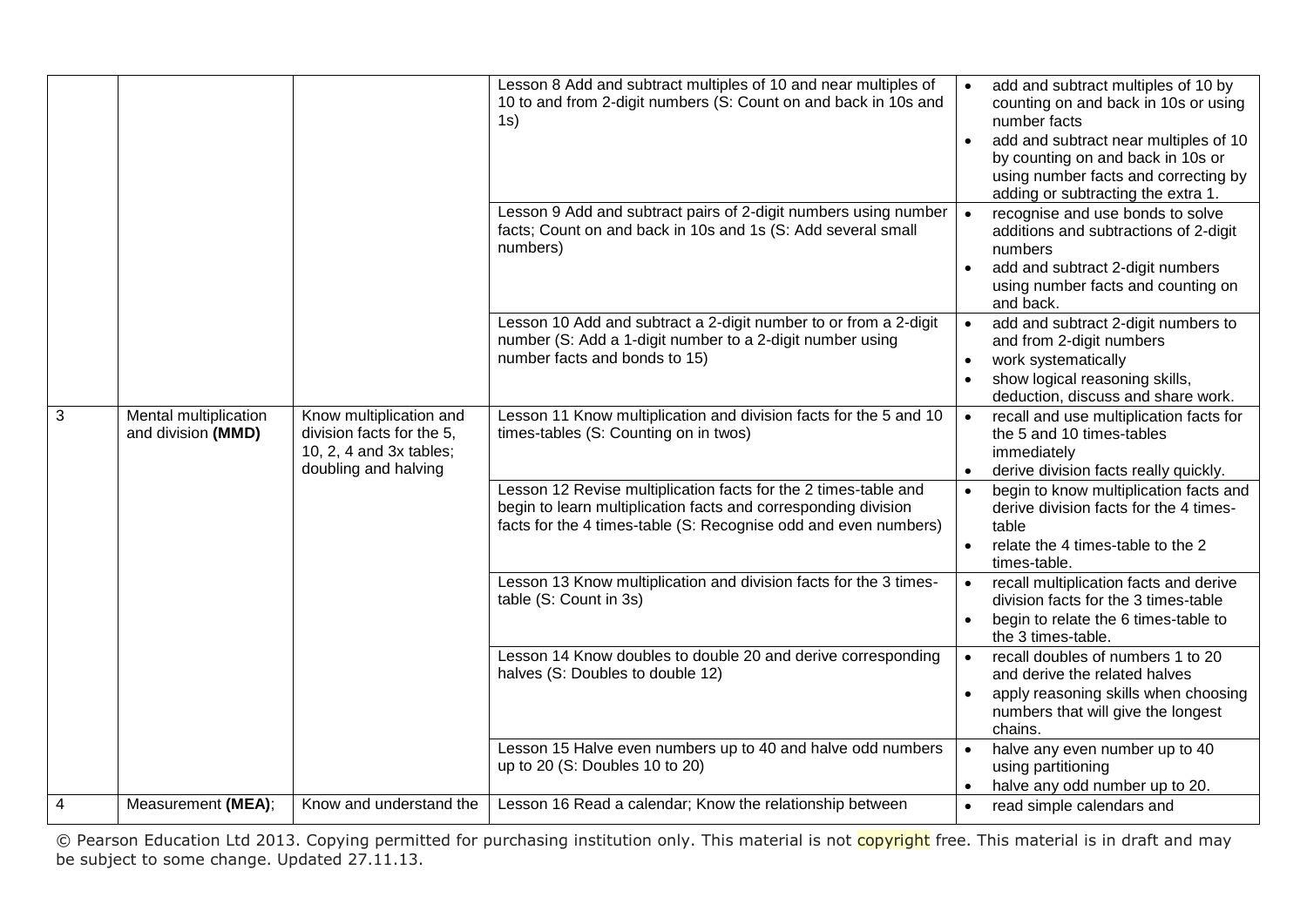|                 | Geometry: properties<br>of shapes (GPS)                                      | calendar, including days,<br>weeks, months, years; tell<br>the time to the nearest 5                  | days, weeks, months, years and leap years (S: Bonds to 100)                                                                                                                                                                       | understand how they work<br>find a time interval in months, and in<br>weeks and days.                                                                                                                                                                                                           |
|-----------------|------------------------------------------------------------------------------|-------------------------------------------------------------------------------------------------------|-----------------------------------------------------------------------------------------------------------------------------------------------------------------------------------------------------------------------------------|-------------------------------------------------------------------------------------------------------------------------------------------------------------------------------------------------------------------------------------------------------------------------------------------------|
|                 |                                                                              | minutes on analogue and<br>digital clocks; know the<br>properties of 3D shapes                        | Lesson 17 Revise telling the time to the quarter hour on analogue<br>and digital clocks (S: Pairs to 60)                                                                                                                          | read the time to the quarter hour on<br>analogue and digital clocks<br>write equivalent digital times when<br>$\bullet$<br>given analogue times, and vice<br>versa.                                                                                                                             |
|                 |                                                                              |                                                                                                       | Lesson 18 Tell the time to 5 minutes on both analogue and digital<br>clocks (S: Count in 5s around the clock)                                                                                                                     | read the time to the nearest five<br>minutes (past and to the hour) on<br>digital and analogue clocks.                                                                                                                                                                                          |
|                 |                                                                              |                                                                                                       | Lesson 19 Describe and sort 3D shapes (S: Tell the time using<br>the analogue clock)                                                                                                                                              | classify and name 3D shapes<br>$\bullet$<br>describe the properties of 3D shapes.                                                                                                                                                                                                               |
|                 |                                                                              |                                                                                                       | Lesson 20 Name and describe 3D shapes, including using the<br>terms: faces, edges and vertices (S: Add two-digit numbers by<br>counting on in 10s and 1s)                                                                         | name and describe 3D shapes<br>$\bullet$<br>understand and use the terms: faces,<br>$\bullet$<br>edges and vertices.                                                                                                                                                                            |
| $\overline{5}$  | Number and place<br>value (NPV); Mental<br>addition and<br>subtraction (MAS) | Compare, order and<br>understand place value of<br>2- and 3-digit numbers;<br>subtract from 2- and 3- | Lesson 21 Place 2- and 3-digit number on a landmarked (10s)<br>line (0-100); Identify the 100s in a 3-digit number; Order 2- and<br>3-digit numbers (S: Order 2-digit numbers)                                                    | read and locate 2-digit numbers on a<br>$\bullet$<br>landmarked line<br>read and locate 3-digit numbers on a<br>landmarked line.                                                                                                                                                                |
|                 |                                                                              | digit numbers; using<br>prediction to estimate<br>calculations                                        | Lesson 22 Identify the 100s a 3-digit number lies between; Use<br>'greater than' and 'less than' signs correctly between two 3-digit<br>numbers Identify the number of 100s, 10s and 1s in a 3-digit<br>number (S: 4 times-table) | read and write 3-digit numbers<br>$\bullet$<br>say the 100s and 10s number any 3-<br>digit number lies between<br>use 'greater than' and 'less than'<br>$\bullet$<br>signs correctly in a number sentence.                                                                                      |
|                 |                                                                              |                                                                                                       | Lesson 23 Rounding 3-digit numbers to nearest 10 (S: Counting<br>in $3s)$                                                                                                                                                         | round 3-digit numbers to nearest 10<br>$\bullet$<br>read and locate 3-digit numbers on a<br>landmarked line.                                                                                                                                                                                    |
|                 |                                                                              |                                                                                                       | Lesson 24 Subtract by finding a difference (counting up from<br>smaller to larger number) gaps under 12 (S: Add to the next 10)                                                                                                   | subtract two 2-digit numbers (gaps<br>$\bullet$<br>under 12) by counting up<br>hop to next 10 then on.<br>$\bullet$                                                                                                                                                                             |
|                 |                                                                              |                                                                                                       | Lesson 25 Identifying numbers with a difference of 10; Make<br>predications and generalisations (S: Multiple of 5 bonds to 100)                                                                                                   | use frog jumping to perform counting<br>$\bullet$<br>up subtractions<br>spot patterns, explain and predict<br>$\bullet$<br>ideas showing work as support, show<br>logical reasoning skills and discuss<br>and share work<br>think about the number system<br>beginning to make generalisations. |
| <b>Autumn 2</b> |                                                                              |                                                                                                       |                                                                                                                                                                                                                                   |                                                                                                                                                                                                                                                                                                 |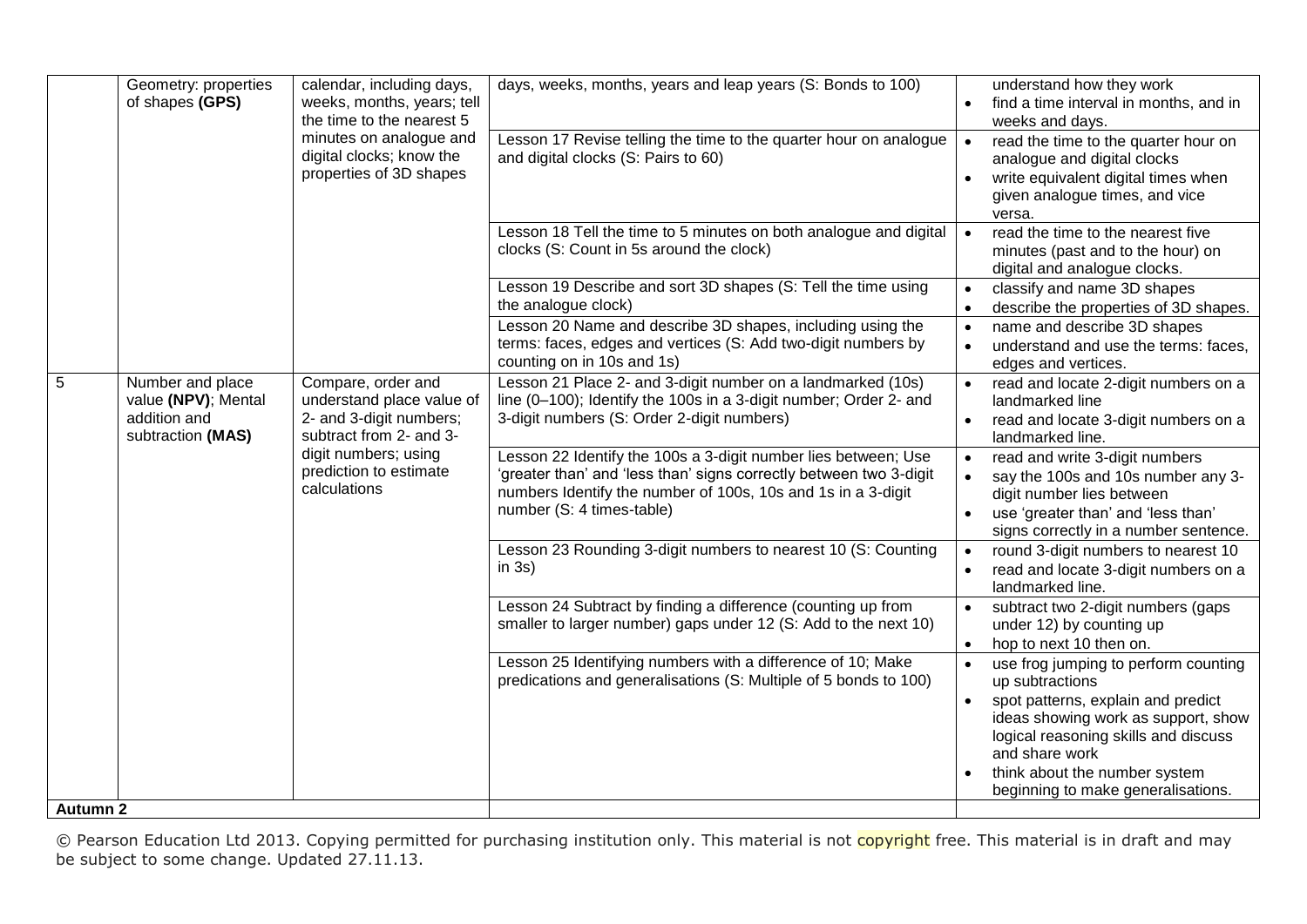| <b>Week</b>    | <b>Strands</b>                                                                                                | <b>Weekly summary</b>                                                                                                                                                                    |                                                                                                                                                                                                                 |                                                                                                                                                                                                                                                                                                     |
|----------------|---------------------------------------------------------------------------------------------------------------|------------------------------------------------------------------------------------------------------------------------------------------------------------------------------------------|-----------------------------------------------------------------------------------------------------------------------------------------------------------------------------------------------------------------|-----------------------------------------------------------------------------------------------------------------------------------------------------------------------------------------------------------------------------------------------------------------------------------------------------|
| 6              | Mental multiplication<br>and division (MMD);                                                                  | Double and halve<br>numbers up to 100 using                                                                                                                                              | Lesson 26 Double numbers to 50 using partitioning (S: Know<br>doubles to double 20 by heart)                                                                                                                    | double 2-digit numbers up to 50.<br>$\bullet$                                                                                                                                                                                                                                                       |
|                | Fractions, ratio and<br>partitioning; understand<br>proportion (FRP)<br>fractions and fractions of<br>numbers |                                                                                                                                                                                          | Lesson 27 Halve even numbers to 100 using partitioning (S:<br>Halve odd numbers to 19)                                                                                                                          | halve even numbers to 100, using<br>$\bullet$<br>partitioning<br>understand the relationship between<br>$\bullet$<br>doubling and halving.                                                                                                                                                          |
|                |                                                                                                               |                                                                                                                                                                                          | Lesson 28 Understand fractions as parts of wholes (S: Place<br>numbers on a 0-100 line)                                                                                                                         | understand the concept of a fraction,<br>realising that each part must be<br>equal<br>write unit fractions<br>$\bullet$<br>realise that a unit fraction with a<br>larger denominator is smaller than a<br>unit fraction with a smaller                                                              |
|                |                                                                                                               |                                                                                                                                                                                          | Lesson 29 Find fractions of amounts using fraction strips (S: Tell<br>the time to the quarter hour and also to 5 minutes)                                                                                       | denominator.<br>use strips to find $\frac{1}{2}$ , $\frac{1}{3}$ and $\frac{1}{4}$ of<br>$\bullet$<br>multiples of 2, 3 and 4<br>find several quarters and thirds of<br>$\bullet$<br>amounts.                                                                                                       |
|                |                                                                                                               |                                                                                                                                                                                          | Lesson 30 Investigate finding which numbers can be split into<br>thirds and which can be split into quarters (S: Mixed numbers)                                                                                 | look for patterns and relationships,<br>and make predictions<br>begin to see the relationship between<br>$\bullet$<br>finding fractions of amounts and<br>division.                                                                                                                                 |
| $\overline{7}$ | Mental addition and<br>subtraction (MAS);<br>Measurement (MEA)                                                | Use money to add and<br>subtract and record using<br>the correct notation and<br>place value; add and<br>subtract 2-digit numbers<br>using partitioning; add<br>three 2-digit numbers by | Lesson 31 Identify name and use all coins (1p, 2p, 5p, 10p, 20p,<br>50p, £1, £2) to make amounts; Use correct £p notation (S: Count<br>in halves and quarters)                                                  | read and write amounts of money<br>using correct £.p. notation, (no zeros<br>i.e. not £3-05)<br>make amounts of money using<br>$\bullet$<br>minimum coins<br>name and know value of all coins<br>$(1p-E2)$ .                                                                                        |
|                |                                                                                                               | partitioning and<br>recombining                                                                                                                                                          | Lesson 32 Read and record amounts of money using standard<br>notation, including use of zero ie £3.05; Use place value to solve<br>additions and subtractions of amounts of money (S: Subtraction<br>with Frog) | recognise £s/10ps/1ps in a given<br>$\bullet$<br>amount of money<br>convert pounds to pence, i.e. know<br>$\bullet$<br>£2 $-83 = 283p$<br>use money notation<br>$\bullet$<br>add amounts of money using<br>knowledge of place value<br>subtract amounts of money using<br>knowledge of place value. |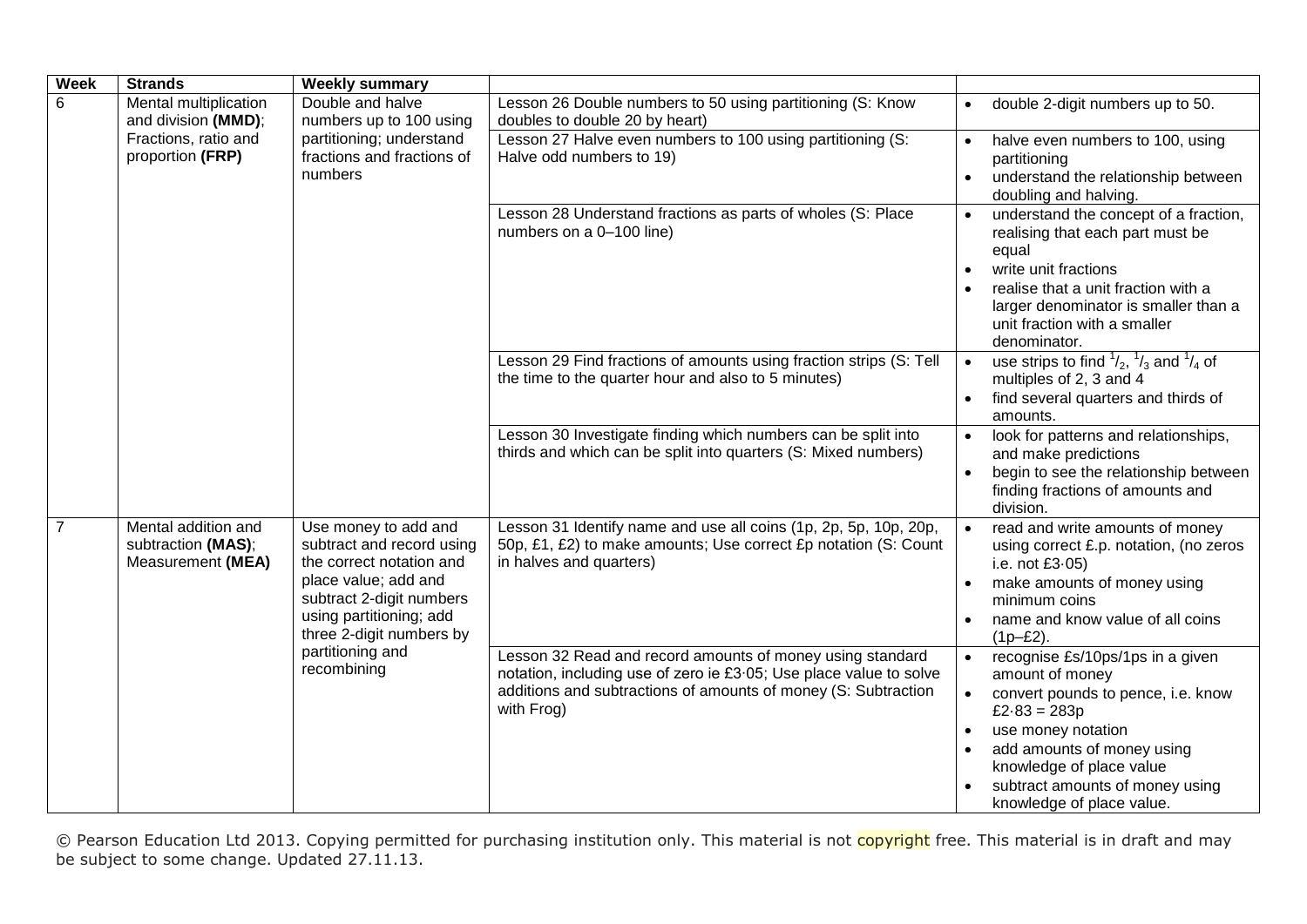|   |                   |                                                                                                                                                                                        | Lesson 33 Derive number that adds to total 100 from any 1- or 2-<br>digit number (S: Bonds to 10 and 20)                                                                                                           | derive bonds to 100 from any number<br>under 100<br>use knowledge of bonds to add to the<br>$\bullet$<br>next multiple of 10 and then on to<br>100.                                                                         |
|---|-------------------|----------------------------------------------------------------------------------------------------------------------------------------------------------------------------------------|--------------------------------------------------------------------------------------------------------------------------------------------------------------------------------------------------------------------|-----------------------------------------------------------------------------------------------------------------------------------------------------------------------------------------------------------------------------|
|   |                   |                                                                                                                                                                                        | Lesson 34 Add and subtract pairs of 2-digit numbers using<br>partitioning adding the 1s, then the 10s (S: Counting in fives from<br>any number)                                                                    | add and subtract 2-digit numbers<br>using partitioning and recombining<br>partition 2-digit numbers into 1s and<br>10 <sub>s</sub><br>recognise and use bonds to solve<br>additions and subtractions of 2-digit<br>numbers. |
|   |                   |                                                                                                                                                                                        | Lesson 35 Add three 2-digit numbers by partitioning and<br>recombining (1s digits total a number greater than 10 and 10s<br>digits total a number greater than 100) (S: Add multiples of 10<br>(answers over 100)) | add two 2-digit numbers using<br>partitioning<br>add three 2-digit numbers using<br>partitioning.                                                                                                                           |
| 8 | Measurement (MEA) | Choose an appropriate<br>instrument to measure a<br>length and use a ruler to<br>estimate, measure and<br>draw to the nearest<br>centimetre; know 1 litre $=$<br>1000 ml; estimate and | Lesson 36 Choose an appropriate instrument for measuring a<br>particular length and use a ruler to measure to nearest<br>centimetre (S: Know relationship between centimetres and<br>metres)                       | use a ruler to measure to the nearest<br>cm<br>recognise that a ruler, metre stick<br>and tape measure are all used to<br>measure length<br>write measurements using the<br>convention cm.                                  |
|   | millilitres       | measure capacity in                                                                                                                                                                    | Lesson 37 Estimate and measure length to nearest centimetre<br>(S: Know relationship between centimetres and millimetres)                                                                                          | use a ruler to measure to the nearest<br>cm (or $\frac{1}{2}$ #cm or mm)<br>estimate lengths to nearest cm<br>understand relationship between<br>mm, cm and m.                                                              |
|   |                   |                                                                                                                                                                                        | Lesson 38 Draw a line to a given length in centimetres (S:<br>Counting in 3s)                                                                                                                                      | draw a line to a given length in<br>centimetres<br>draw a line to a given length to half a<br>centimetre<br>draw a line to given length in<br>millimetres.                                                                  |
|   |                   |                                                                                                                                                                                        | Lesson 39 Know 1 litre = 1000 ml and measure capacity in units<br>of 100 ml (S: 4 times-table)                                                                                                                     | understand and know $1000 \text{#ml} = 1 \text{#I}$<br>read capacity to 100#ml<br>$\bullet$<br>read capacity to 50#ml.                                                                                                      |
|   |                   |                                                                                                                                                                                        | Lesson 40 Estimate and measure capacity in millilitres to the<br>nearest 100 ml (S: Revise relationship between millilitres (ml)<br>and litres (I))                                                                | estimate and measure capacity to<br>nearest 100#ml<br>estimate and measure capacity to                                                                                                                                      |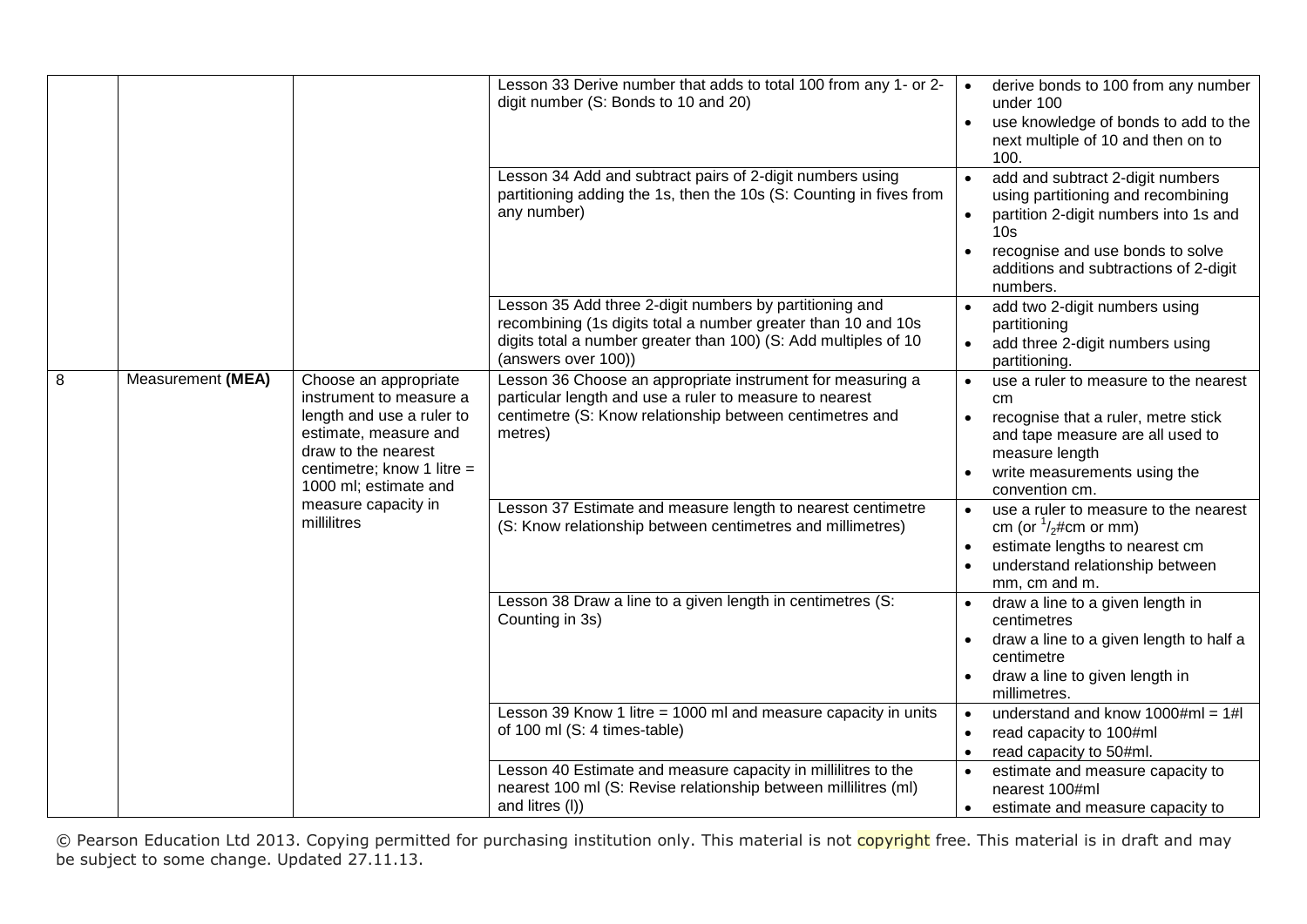|    |                                                                                          |                                                                                                                                                                                                                          |                                                                                                                                             |                                     | nearest 50#ml.                                                                                                                                                                                                                                                        |
|----|------------------------------------------------------------------------------------------|--------------------------------------------------------------------------------------------------------------------------------------------------------------------------------------------------------------------------|---------------------------------------------------------------------------------------------------------------------------------------------|-------------------------------------|-----------------------------------------------------------------------------------------------------------------------------------------------------------------------------------------------------------------------------------------------------------------------|
| 9  | Number and place<br>value (NPV); Mental<br>addition and<br>subtraction (MAS)             | Place 2- and 3-digit<br>numbers on a number<br>line; round 3-digit<br>numbers to nearest 100;<br>use counting up to do<br>mental subtractions with<br>answers between 10 and<br>20, 10 and 30, and either<br>side of 100 | Lesson 41 Place 2-digit and 3-digit numbers on an empty number<br>line (S: Matching times)                                                  | $\bullet$<br>$\bullet$              | mark and identify numbers on an<br>empty 0-100 line<br>mark and identify numbers on an<br>empty line marked with two<br>consecutive multiples of 100.                                                                                                                 |
|    |                                                                                          |                                                                                                                                                                                                                          | Lesson 42 Place 3-digit numbers between multiples of 100 on a<br>line and round to nearest 100 (S: Compare pairs of three-digit<br>numbers) | $\bullet$                           | place 3-digit numbers between<br>multiples of 100 on a line with<br>reasonable accuracy<br>round 3-digit numbers to the nearest<br>100, placing them on a line to help.                                                                                               |
|    |                                                                                          |                                                                                                                                                                                                                          | Lesson 43 Using counting up as a strategy to perform mental<br>subtractions with answers between 10 and 20 (S: Adding to the<br>next 10     | $\bullet$<br>$\bullet$              | use counting up to subtract a pair of<br>2-digit numbers where the answer is<br>between 10 and 20<br>spot and describe a pattern.                                                                                                                                     |
|    |                                                                                          |                                                                                                                                                                                                                          | Lesson 44 Using counting up as a strategy to perform mental<br>subtractions with answers between 10 and 30 (S: Count back in<br>1s and 10s) | $\bullet$<br>$\bullet$              | use counting up to subtract a pair of<br>2-digit numbers where the answer is<br>between 20 and 30<br>use number facts and place value.                                                                                                                                |
|    |                                                                                          |                                                                                                                                                                                                                          | Lesson 45 Using counting up as a strategy to subtract numbers<br>either side of 100 (S: Bonds to 100)                                       | $\bullet$<br>$\bullet$              | subtract pair of numbers either side<br>of 100 by counting up<br>use number facts and place value to<br>help.                                                                                                                                                         |
| 10 | Mental addition and<br>subtraction (MAS);<br>Mental multiplication<br>and division (MMD) | Revise times-tables<br>learned and derive<br>division facts; perform<br>division with remainders;<br>choose a mental strategy<br>to solve additions and<br>subtractions; solve word                                      | Lesson 46 Revise all tables learned so far and derive division<br>facts (S: Count back in 1s and 10s)                                       | $\bullet$                           | use multiplication facts for the 2, 3, 4,<br>5 and 10 times-tables and can derive<br>the corresponding division facts<br>use commutativity to derive<br>multiplication facts using known facts<br>understand the relationship between<br>multiplication and division. |
|    |                                                                                          | problems                                                                                                                                                                                                                 | Lesson 47 Find remainders after division (S: 3 and 4 times-<br>tables)                                                                      | $\bullet$<br>$\bullet$<br>$\bullet$ | understand that a remainder is the<br>amount left over after a division<br>begin to understand the patterns of<br>remainders<br>begin to relate remainders to<br>multiples of a given number.                                                                         |
|    |                                                                                          |                                                                                                                                                                                                                          | Lesson 48 Perform division with remainders (within known times-<br>tables) (S: Place value in 3-digit numbers)                              | $\bullet$                           | divide 2-digit numbers by 2, 3, 4, 5<br>and 10, finding a remainder<br>begin to understand the patterns of<br>remainders                                                                                                                                              |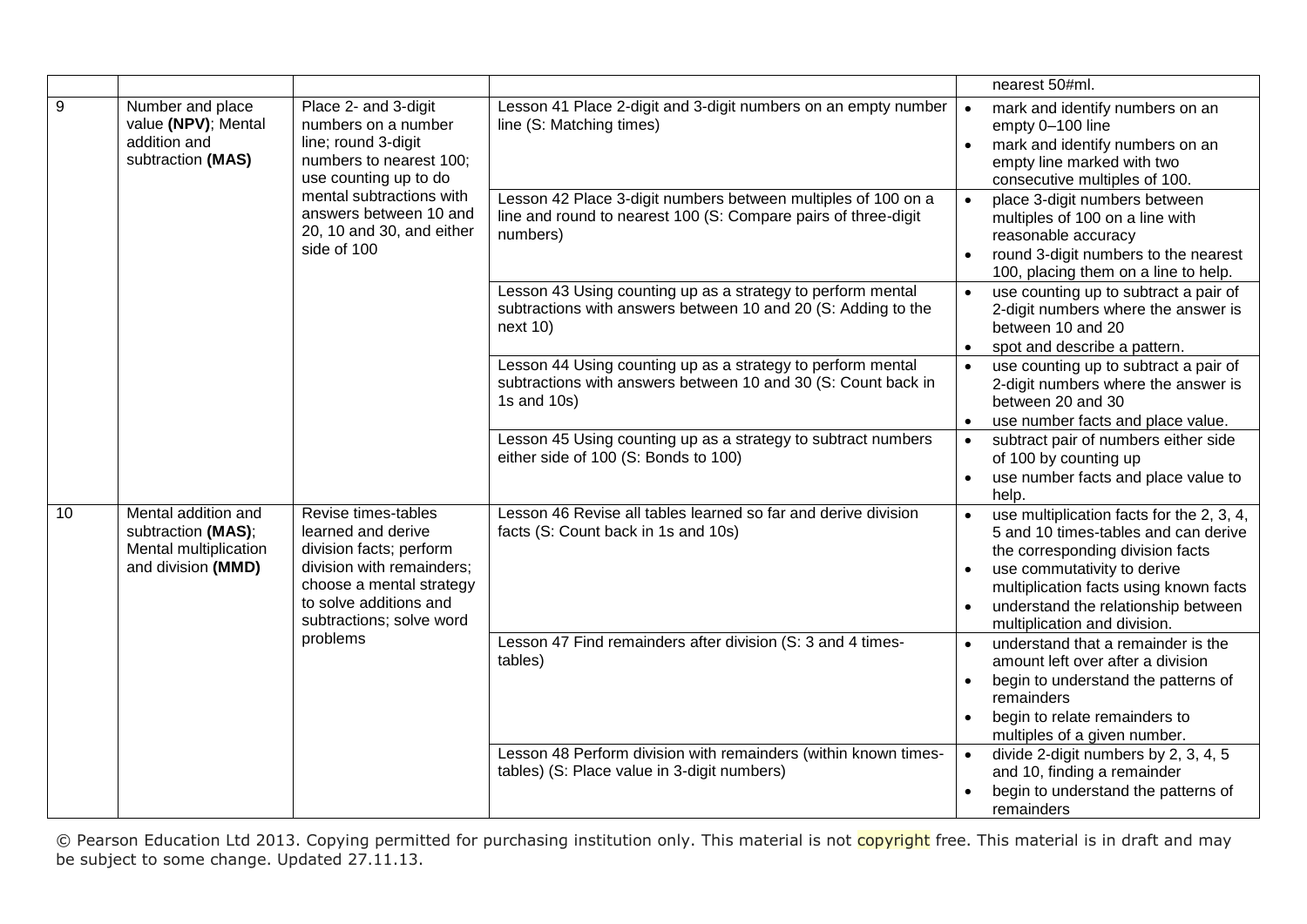|                   |                                                                                          |                                                                                                                                                                                                                                                                                                                                  | Lesson 49 Choose a mental strategy to solve additions and<br>subtractions (S: Add two or three small numbers using mental<br>strategies)<br>Lesson 50 Solve word problems, deciding whether addition or<br>subtraction is needed (S: Add and subtract multiples of 10)                                                                                                                                                                                                                                                                                                 | begin to relate remainders to<br>multiples of a given number.<br>be secure with at least one mental<br>$\bullet$<br>strategy for each of addition and<br>subtraction<br>choose a mental addition or<br>subtraction strategy according to the<br>numbers involved or personal<br>preference.<br>identify the calculation (addition or<br>subtraction) needed to solve a word<br>problem.                                                                                                                                                                                                                                                                                                               |
|-------------------|------------------------------------------------------------------------------------------|----------------------------------------------------------------------------------------------------------------------------------------------------------------------------------------------------------------------------------------------------------------------------------------------------------------------------------|------------------------------------------------------------------------------------------------------------------------------------------------------------------------------------------------------------------------------------------------------------------------------------------------------------------------------------------------------------------------------------------------------------------------------------------------------------------------------------------------------------------------------------------------------------------------|-------------------------------------------------------------------------------------------------------------------------------------------------------------------------------------------------------------------------------------------------------------------------------------------------------------------------------------------------------------------------------------------------------------------------------------------------------------------------------------------------------------------------------------------------------------------------------------------------------------------------------------------------------------------------------------------------------|
| <b>Spring 1</b>   |                                                                                          |                                                                                                                                                                                                                                                                                                                                  |                                                                                                                                                                                                                                                                                                                                                                                                                                                                                                                                                                        |                                                                                                                                                                                                                                                                                                                                                                                                                                                                                                                                                                                                                                                                                                       |
| <b>Week</b><br>11 | <b>Strands</b><br>Number and place<br>value (NPV)                                        | <b>Weekly summary</b><br>Rehearse place value in<br>3-digit numbers, order<br>them on a number line<br>and find a number in<br>between; compare<br>number sentences; solve<br>additions and<br>subtractions using place<br>value;<br>multiply and divide by 10<br>(whole number answers);<br>count in steps of 10, 50<br>and 100 | Lesson 51 Rehearse place value in 3-digit numbers and place on<br>a number line (S: Place 2-digit numbers on an empty number<br>line)<br>Lesson 52 Order numbers, find a number in between and<br>compare number sentences (S: Balancing sums)<br>Lesson 53 Place-value additions and subtractions (S: Compare<br>pairs of 3-digit numbers and write a number in between)<br>Lesson 54 Multiply and divide by 10 (whole-number answers) (S:<br>Selecting the correct coins)<br>Lesson 55 Count in steps of 10, 50 and 100 (S: Repeatedly add<br>a single-digit number) | read and locate 3-digit numbers on a<br>landmarked line<br>say what each digit in a 3-digit<br>number represents.<br>compare pairs of 3-digit numbers and<br>$\bullet$<br>find a number in between<br>use the $>$ and $<$ sign when<br>$\bullet$<br>comparing numbers and place-value<br>additions.<br>use place value and number facts to<br>$\bullet$<br>add and subtract multiples of 10 and<br>100 (not crossing 100s or 1000).<br>multiply and divide whole numbers by<br>10 (whole-number answers) and<br>describe what happens to each digit.<br>count in steps of 10, 50 and 100 from<br>$\bullet$<br>0, then other numbers<br>solve mathematical problems and<br>$\bullet$<br>spot patterns. |
| 12                | Mental addition and<br>subtraction (MAS);<br>Mental multiplication<br>and division (MMD) | Add pairs of 2-digit<br>numbers using<br>partitioning (crossing 10s,<br>100 or both) and then<br>extend to add two 3-digit<br>numbers (not crossing<br>1000); recognise and sort                                                                                                                                                 | Lesson 56 Add pairs of 2-digit numbers using partitioning<br>(crossing 10s, 100 or both) and extend to add two 3-digit<br>numbers (S: Add multiples of 10 using facts for single-digit<br>numbers)<br>Lesson 57 Add pairs of 3-digit numbers using partitioning<br>(crossing 10s or 100s but not 1000) (S: Draw a line of given                                                                                                                                                                                                                                        | add any pair of 2-digit numbers using<br>$\bullet$<br>partitioning (crossing 10s, 100 or<br>both)<br>recognise and use bonds to solve<br>additions of 2-digit numbers.<br>use partitioning to add pairs of 3-digit<br>numbers.                                                                                                                                                                                                                                                                                                                                                                                                                                                                        |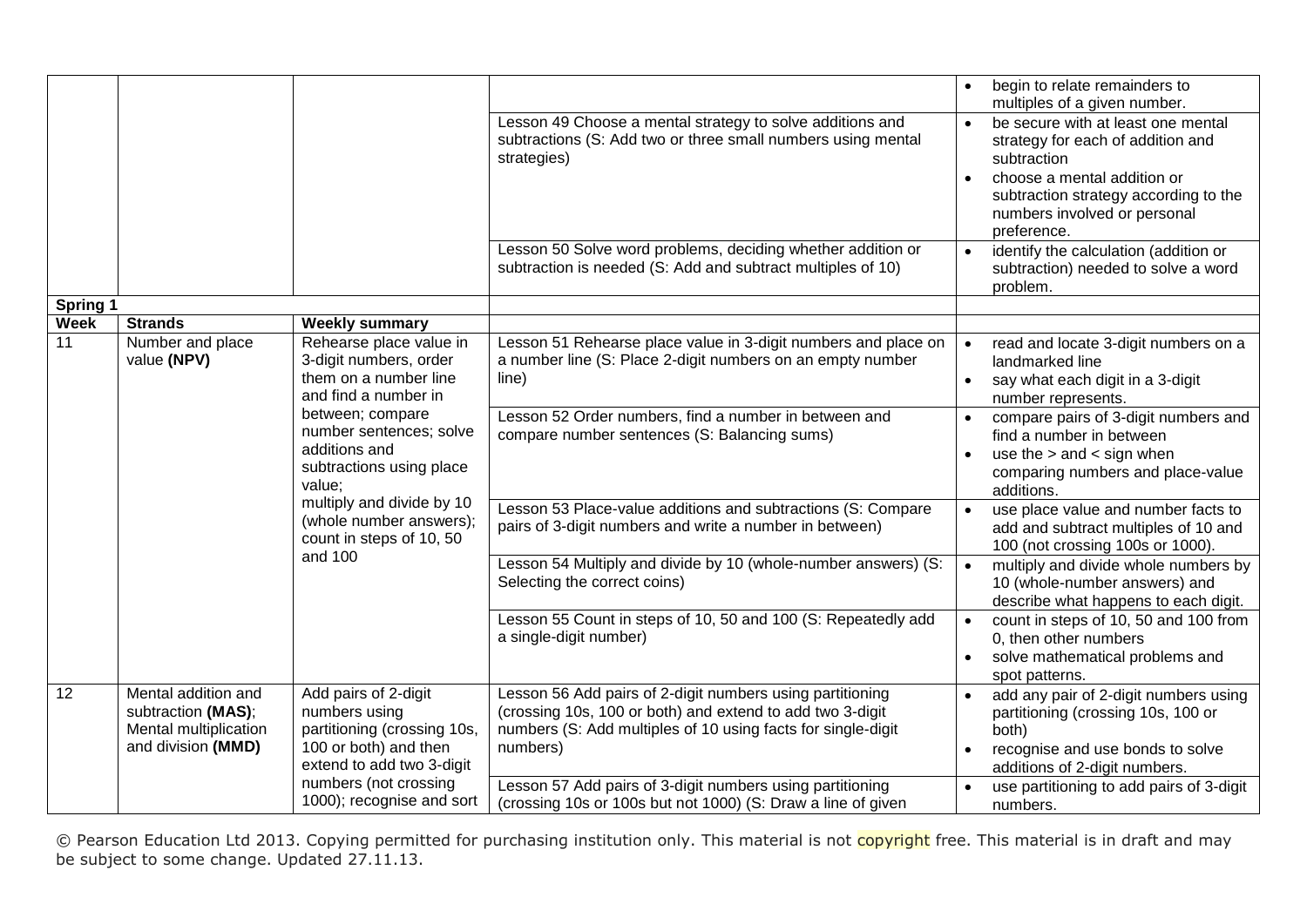|    |                                                                                        | multiples of 2, 3, 4, 5, and                                                                                                                                                                                                                   | length and measure lines)                                                                                                                                                                                                          |                                                                                                                                                                                                                                                                                                                                  |
|----|----------------------------------------------------------------------------------------|------------------------------------------------------------------------------------------------------------------------------------------------------------------------------------------------------------------------------------------------|------------------------------------------------------------------------------------------------------------------------------------------------------------------------------------------------------------------------------------|----------------------------------------------------------------------------------------------------------------------------------------------------------------------------------------------------------------------------------------------------------------------------------------------------------------------------------|
|    |                                                                                        | 10; double the 4 times<br>table to find the 8 times<br>table; derive division facts<br>for the 8 times table;<br>multiply and divide by 4<br>by doubling or halving<br>twice                                                                   | Lesson 58 Recognise and sort multiples of 2, 3, 4, 5, and 10 (S:<br>3 and 4 times-tables)                                                                                                                                          | recognise multiples of 2, 3, 4, 5 and<br>10<br>sort numbers according to whether<br>$\bullet$<br>they are multiples of a given number<br>or not<br>understand that some numbers are<br>$\bullet$<br>multiples of several numbers.                                                                                                |
|    |                                                                                        |                                                                                                                                                                                                                                                | Lesson 59 Double the 4 times-table to find the 8 times-table and<br>derive division facts for the 8 times-table (S: Multiply by 10)                                                                                                | begin to use the 4 times-table to work<br>$\bullet$<br>out the 8 times-table.                                                                                                                                                                                                                                                    |
|    |                                                                                        |                                                                                                                                                                                                                                                | Lesson 60 Multiply and divide by 4 by doubling or halving twice<br>(S: Count in steps of $\frac{1}{2}$ , $\frac{1}{3}$ and $\frac{1}{4}$ )                                                                                         | multiply 2-digit numbers by 4 by<br>$\bullet$<br>doubling twice<br>divide 2-digit numbers by 4 by<br>$\bullet$<br>halving twice (whole number<br>answers).                                                                                                                                                                       |
| 13 | Fractions, ratio and<br>proportion (FRP)                                               | Identify 1/2s, 1/3s, 1/4,s<br>1/6s, and 1/8s; realise<br>how many of each make                                                                                                                                                                 | Lesson 61 Identify $\frac{1}{2}$ s, $\frac{1}{3}$ s, $\frac{1}{4}$ s $\frac{1}{6}$ s and $\frac{1}{8}$ s and realise how<br>many of each make a whole (S: Tell the time to the nearest 5<br>minutes)                               | identify $\frac{1}{2}$ s, $\frac{1}{3}$ s, $\frac{1}{4}$ s, $\frac{1}{6}$ s and $\frac{1}{8}$ s<br>$\bullet$<br>say what is needed to make one<br>whole.                                                                                                                                                                         |
|    |                                                                                        | a whole; find equivalent<br>fractions; place fractions<br>on a 0 to 1 line; find<br>fractions of amounts                                                                                                                                       | Lesson 62 Find equivalent fractions (S: Find a difference<br>between pairs of 2-digit numbers)                                                                                                                                     | identify equivalent fractions with<br>visual support.                                                                                                                                                                                                                                                                            |
|    |                                                                                        |                                                                                                                                                                                                                                                | Lesson 63 Place fractions on a 0 to 1 line (S: Add pairs of 2-digit<br>numbers)                                                                                                                                                    | mark and identity simple fractions on<br>0 to 1 lines.                                                                                                                                                                                                                                                                           |
|    |                                                                                        |                                                                                                                                                                                                                                                | Lesson 64 Find fractions of amounts(S: Multiply by 4 by doubling<br>twice)                                                                                                                                                         | find fractions of amounts, using<br>fraction strips to help.                                                                                                                                                                                                                                                                     |
|    |                                                                                        |                                                                                                                                                                                                                                                | Lesson 65 Find fractions of amounts (S: 8 times table)                                                                                                                                                                             | find fractions of amounts using<br>$\bullet$<br>arrays.                                                                                                                                                                                                                                                                          |
| 14 | Geometry: properties<br>of shapes (GPS);<br>Geometry: position<br>and direction (GPD); | Recognise right angles<br>and know they are 90°;<br>understand angles are<br>measured in degrees;                                                                                                                                              | Lesson 66 Identify right angles and know they measure 90°;<br>Recognise and use the degree symbol (°) and begin to identify<br>angles as more or less than a right angle (90°) (S: Convert<br>metres, centimetres and millimetres) | identify and measure right angles<br>$\bullet$<br>using a right angle tester<br>know a right angle is 90°.<br>$\bullet$                                                                                                                                                                                                          |
|    | Measurement (MEA)                                                                      | recognise <sup>o</sup> as the symbol<br>for the measurement of<br>degrees; name and list<br>simple properties of 2D<br>shapes; begin to<br>understand and use the<br>term perimeter to mean<br>the length/distance<br>around the edge (border) | Lesson 67 Name and list properties of simple 2D shapes (Telling<br>the time to the nearest 5 minutes)                                                                                                                              | name and describe 2D shapes<br>identify properties of 2D shapes<br>including number of sides, straight<br>and curved sides, number of angles<br>(corners), right angles<br>use the term polygon to describe all<br>$\bullet$<br>straight-sided 2D shapes<br>use and understand the terms<br>regular shapes and irregular shapes. |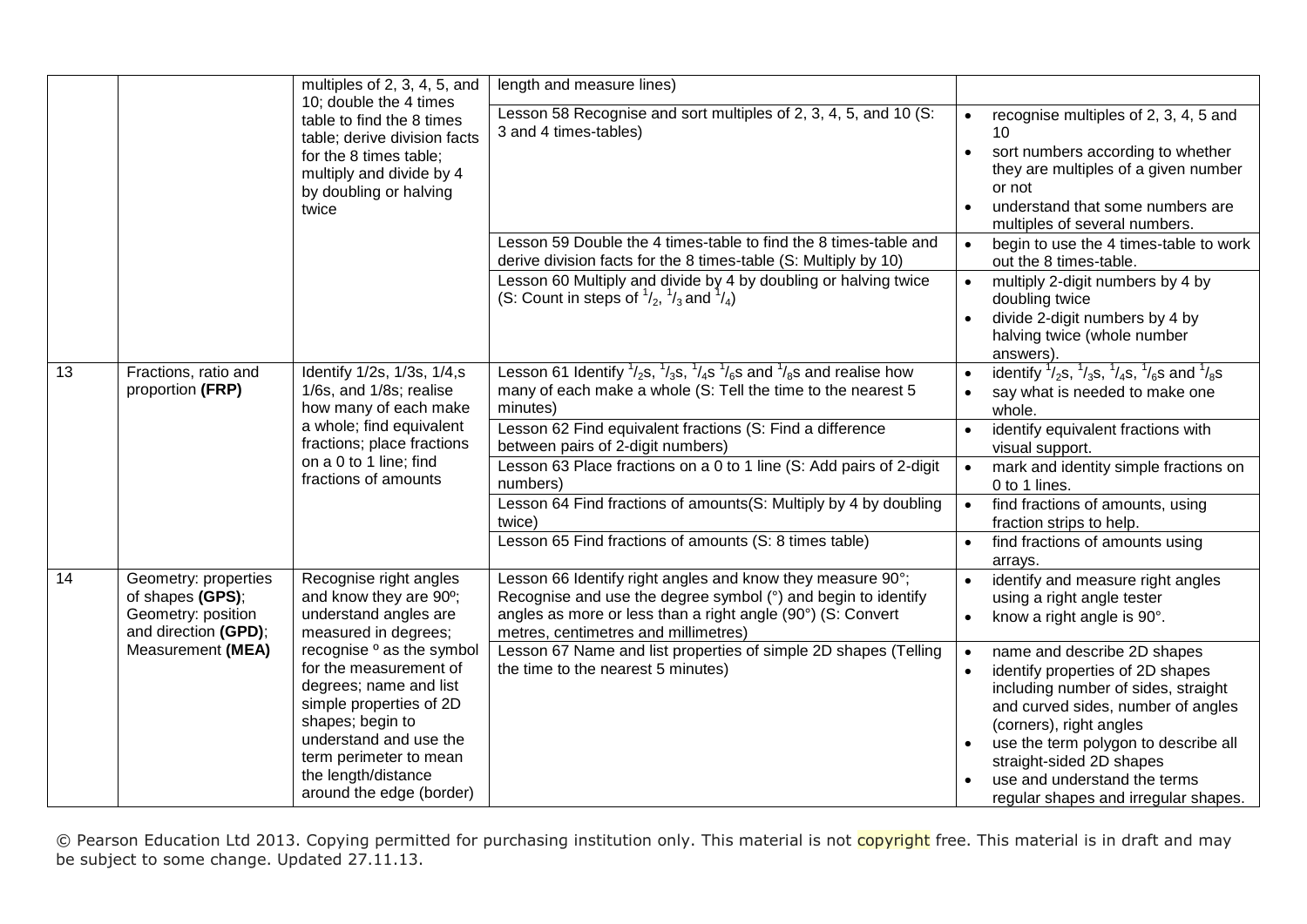|    | of a 2D shape; begin to<br>calculate using a ruler;<br>know a right angle is a<br>quarter turn; know 360° is<br>a full turn; begin to<br>understand angles and | Lesson 68 Begin to understand and use the term perimeter to<br>mean the length/distance around the edge (border) of a 2D<br>shape (S: Multiplying and dividing by 10)                                                                                                                                                          | begin to understand and use the term<br>$\bullet$<br>perimeter - meaning the length<br>around the outside of a shape<br>count centimetres to calculate the<br>perimeter of simple shapes<br>(rectangles and squares).                   |                                                                                                                                                                                                                         |
|----|----------------------------------------------------------------------------------------------------------------------------------------------------------------|--------------------------------------------------------------------------------------------------------------------------------------------------------------------------------------------------------------------------------------------------------------------------------------------------------------------------------|-----------------------------------------------------------------------------------------------------------------------------------------------------------------------------------------------------------------------------------------|-------------------------------------------------------------------------------------------------------------------------------------------------------------------------------------------------------------------------|
|    |                                                                                                                                                                | identify size of angles in<br>relation to 90°                                                                                                                                                                                                                                                                                  | Lesson 69 Begin to understand and use the term perimeter to<br>mean the length/distance around the edge (border) of a 2D<br>shape and begin to calculate perimeter, using a ruler to measure<br>(S: Name and describe 2D shapes)        | understand what perimeter is<br>$\bullet$<br>measure the perimeter of simple<br>$\bullet$<br>polygons in centimetres using a ruler.                                                                                     |
|    |                                                                                                                                                                | Lesson 70 Recognise right angles and know they are 90°; Know<br>a right angle is a quarter turn, know 360° is a full turn; Begin to<br>understand angles and identify size of angles in relation to 90°<br>and introduce 45° and 30° angles (S: Bonds to 100)                                                                  | identify a right angle and know this is<br>$90^\circ$<br>understand that a full turn is 360° and<br>that a quarter turn is 90°<br>estimate the size of angles in relation<br>to right angles (i.e. more or less than<br>a right angle). |                                                                                                                                                                                                                         |
| 15 | Number and place<br>value (NPV); Mental<br>addition and<br>subtraction (MAS)                                                                                   | Place 3-digit numbers on<br>empty 100 number lines;<br>begin to place 3-digit<br>numbers on 0-1000<br>landmarked and empty<br>number lines; round 3-<br>digit numbers to the<br>nearest ten and to the<br>nearest hundred; use<br>counting up as a strategy<br>to perform mental<br>subtraction (Frog);<br>subtract pounds and | Lesson 71 Place 3-digit numbers on empty 0-100 number lines<br>and begin to place 3-digit numbers on landmarked and empty 0-<br>1000 number lines (S: Draw a shape and identify properties)                                             | place 3-digit numbers on an empty<br>$\bullet$<br>number line, between appropriate<br>100s<br>place 3-digit numbers on a<br>landmarked 0-1000 line<br>begin to place 3-digit numbers on an<br>empty 0-1000 number line. |
|    |                                                                                                                                                                |                                                                                                                                                                                                                                                                                                                                | Lesson 72 Round 3-digit numbers to the nearest 10 and to the<br>nearest 100; Place 3-digit numbers on empty 0-100 number lines<br>and begin to place 3-digit numbers on empty 0-1000 number<br>lines (S: 3D shapes)                     | round 3-digit numbers to nearest 10,<br>$\bullet$<br>100<br>mark 3-digit numbers on empty 0-<br>$\bullet$<br>100 number lines<br>mark 3-digit numbers on empty 0-<br>1000 number lines.                                 |
|    |                                                                                                                                                                | pence from five pounds;<br>use counting up (Frog) as<br>a strategy to perform<br>mental subtraction of<br>amounts of money;<br>subtract pounds and                                                                                                                                                                             | Lesson 73 Use counting up as a strategy to perform mental<br>subtraction (S: Adding to the next ten)                                                                                                                                    | solve $3$ -digit $-2$ -digit subtractions<br>$\bullet$<br>using counting up, involving crossing<br>100<br>begin to decide where counting back<br>is a more appropriate method.                                          |
|    |                                                                                                                                                                | pence from ten pounds                                                                                                                                                                                                                                                                                                          | Lesson 74 Use counting up to mentally subtract pounds and<br>pence from five pounds (S: Bonds to 100)                                                                                                                                   | count up in pence and pounds to<br>$\bullet$<br>calculate change from £5<br>subtract amounts of money (multiples<br>of ten pence) from £5 by counting up.                                                               |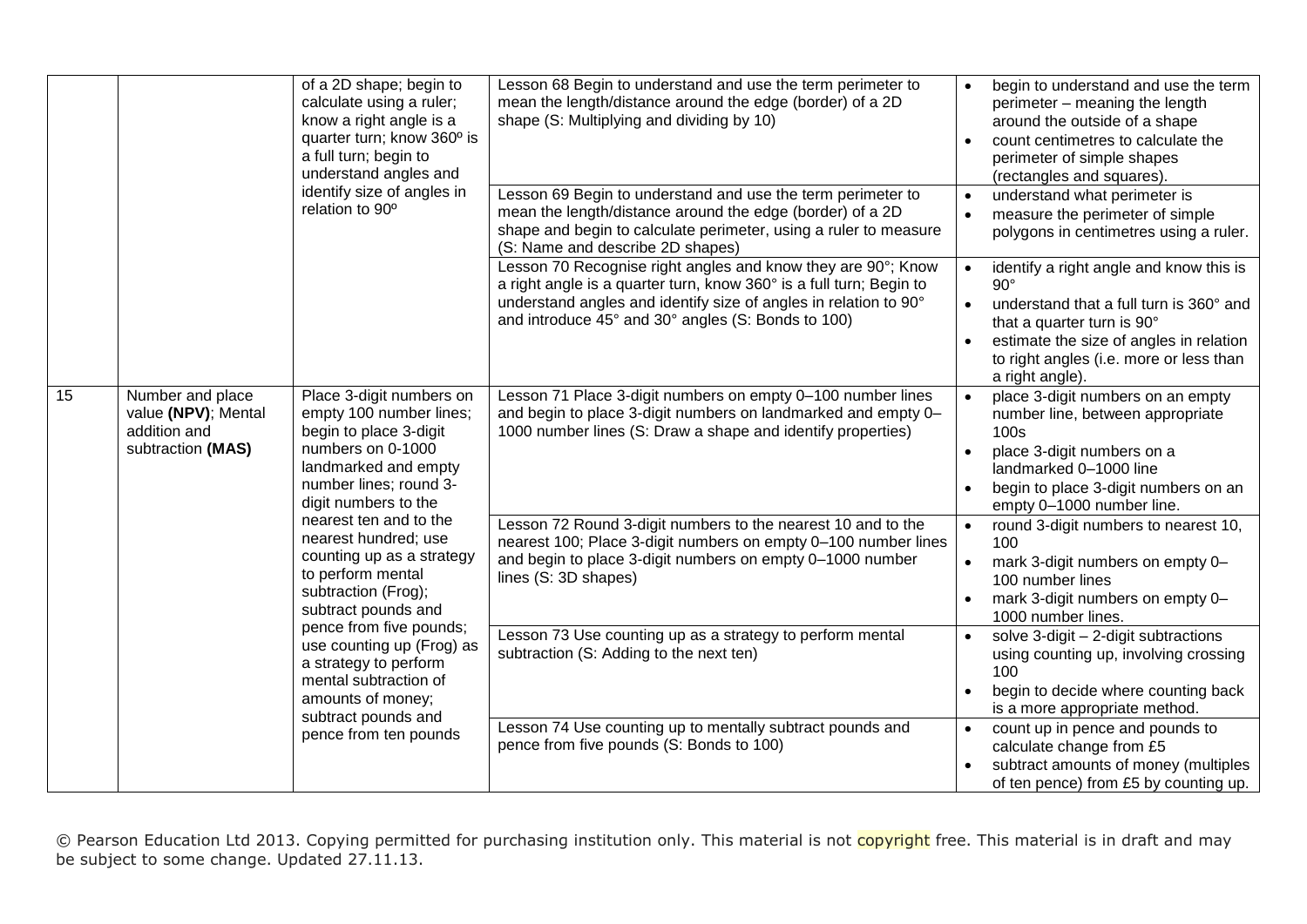|                                |                                                                                                                                                                                                                                                                                                                                                                                                         |                                                                                                                                                                                                                                                                             | Lesson 75 Use counting up as a strategy to mentally subtract<br>pounds and pence from ten pounds (S: Dividing by 10)                                                                                                        | count up in pence and pounds to<br>$\bullet$<br>calculate change from £10<br>subtract amounts of money (multiples<br>$\bullet$<br>of five pence) from £10.                                                                                                                                                                                                             |
|--------------------------------|---------------------------------------------------------------------------------------------------------------------------------------------------------------------------------------------------------------------------------------------------------------------------------------------------------------------------------------------------------------------------------------------------------|-----------------------------------------------------------------------------------------------------------------------------------------------------------------------------------------------------------------------------------------------------------------------------|-----------------------------------------------------------------------------------------------------------------------------------------------------------------------------------------------------------------------------|------------------------------------------------------------------------------------------------------------------------------------------------------------------------------------------------------------------------------------------------------------------------------------------------------------------------------------------------------------------------|
| <b>Spring 2</b>                |                                                                                                                                                                                                                                                                                                                                                                                                         |                                                                                                                                                                                                                                                                             |                                                                                                                                                                                                                             |                                                                                                                                                                                                                                                                                                                                                                        |
| <b>Week</b><br>$\overline{16}$ | <b>Strands</b><br><b>Weekly summary</b><br>Number and place<br>Understand place-value<br>value (NPV); Written<br>in 3-digit numbers;<br>separate 3-digit numbers<br>addition and<br>subtraction (WAS)<br>into hundreds, tens, and<br>ones; add two 3-digit<br>numbers using vertical<br>written addition<br>(expanded); add 2- and<br>3- digit numbers using<br>vertical written addition<br>(expanded) | Lesson 76 Understand place-value in 3-digit numbers; Separate<br>3-digit numbers into hundreds, tens, and ones (S: Add single digit<br>numbers)<br>Lesson 77 To begin to add two 3-digit numbers using vertical<br>written addition (expanded) (S: Adding multiples of ten) | read and write 3-digit numbers,<br>understanding what each digit<br>represents.<br>begin to add using expanded vertical<br>addition<br>add two single-digit numbers, Add<br>two 2-digit numbers, Add two 3-digit<br>numbers |                                                                                                                                                                                                                                                                                                                                                                        |
|                                |                                                                                                                                                                                                                                                                                                                                                                                                         |                                                                                                                                                                                                                                                                             | Lesson 78 To begin to add two 3-digit numbers using vertical<br>written addition (expanded) (S: Adding multiples of hundred)                                                                                                | partition 3-digit numbers.<br>$\bullet$<br>add two 3-digit numbers using<br>$\bullet$<br>expanded vertical addition where the<br>tens or the ones may have answers<br>greater than 10 or 100 (not both<br>columns in same addition)<br>add two single-digit numbers, add<br>two 2-digit numbers, add two 3-digit<br>numbers<br>partition 3-digit numbers.<br>$\bullet$ |
|                                |                                                                                                                                                                                                                                                                                                                                                                                                         |                                                                                                                                                                                                                                                                             | Lesson 79 To begin to add two 3-digit numbers using vertical<br>written addition (expanded) (S: Know doubles to double 20)                                                                                                  | add 2- and 3-digit numbers using<br>expanded vertical addition where the<br>tens or the ones may have answers<br>greater than 10 or 100<br>add several single-digit numbers,<br>Add several 2-digit numbers, Add<br>several 3-digit numbers<br>partition 3-digit numbers.<br>$\bullet$                                                                                 |
|                                |                                                                                                                                                                                                                                                                                                                                                                                                         |                                                                                                                                                                                                                                                                             | Lesson 80 Use expanded written method to add 2- and 3-digit<br>numbers (S: Counting on and back in ones and tens)                                                                                                           | add 2- and 3-digit numbers using<br>expanded vertical addition where the<br>tens or the ones may have answers<br>greater than 10 or 100<br>add several single-digit numbers,<br>$\bullet$<br>Add several 2-digit numbers, Add<br>several 3-digit numbers<br>partition 3-digit numbers.                                                                                 |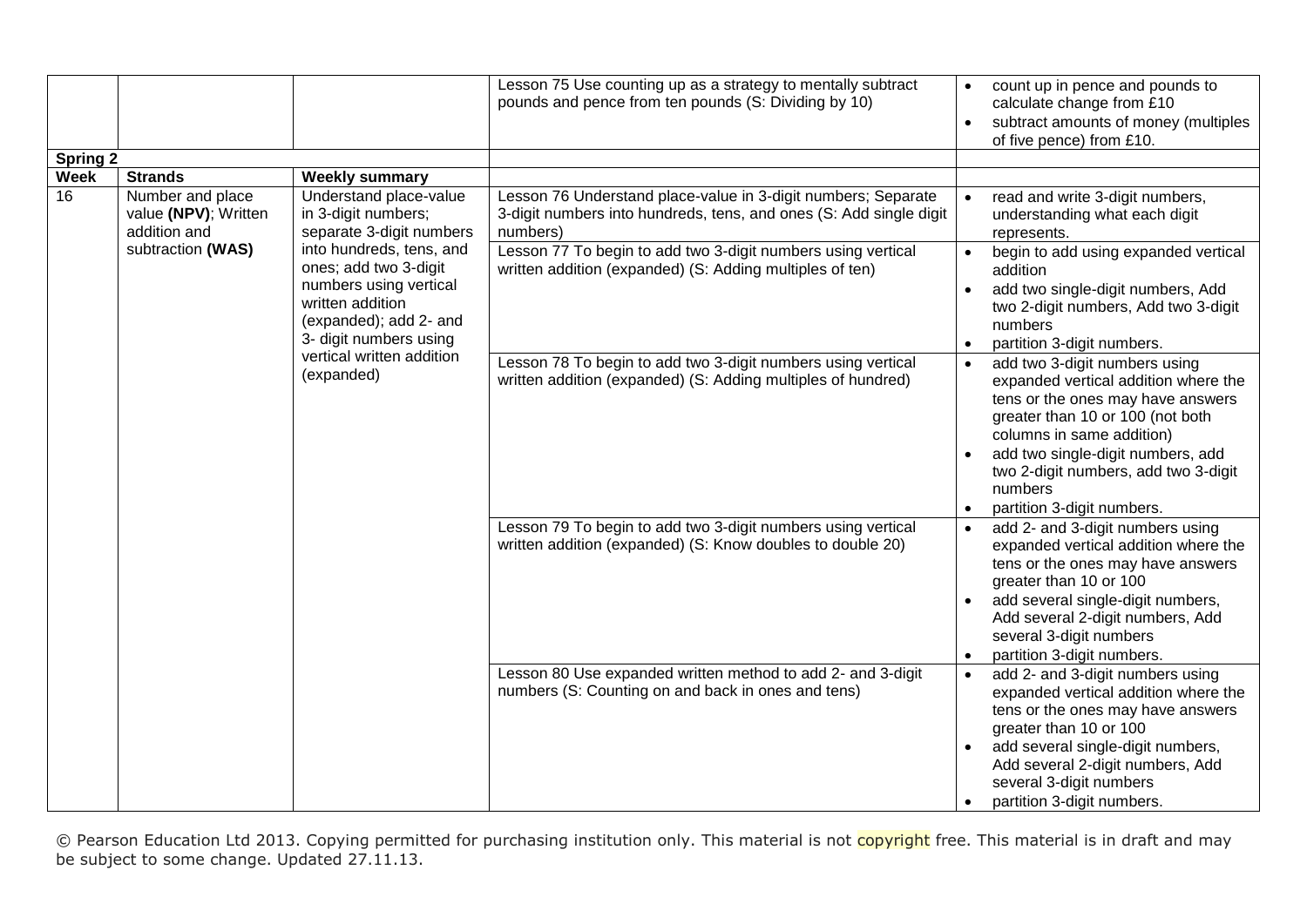| $\overline{17}$ | Mental addition and<br>subtraction (MAS);<br>Written addition and<br>digit numbers mentally<br>subtraction (WAS)<br>using place value and<br>written method (answers<br>under 1000); | Add two 2-digit numbers<br>mentally; add 2-digit to 3-<br>rounding; add two 3-digit<br>numbers using expanded<br>begin to move tens and | Lesson 81 Add two 2-digit numbers mentally; Add a 2-digit<br>number to a 3-digit number mentally (S: Count in 5s and 50s<br>from any number)                                                     | add two 2-digit numbers mentally<br>using partitioning, counting on,<br>rounding<br>add a 2-digit and a 3-digit number<br>$\bullet$<br>mentally using partitioning, counting<br>on, rounding<br>confidently choose appropriate<br>mental strategy to add two 2-digit<br>numbers.                        |
|-----------------|--------------------------------------------------------------------------------------------------------------------------------------------------------------------------------------|-----------------------------------------------------------------------------------------------------------------------------------------|--------------------------------------------------------------------------------------------------------------------------------------------------------------------------------------------------|---------------------------------------------------------------------------------------------------------------------------------------------------------------------------------------------------------------------------------------------------------------------------------------------------------|
|                 |                                                                                                                                                                                      | hundreds moving towards<br>formal written addition;<br>add two 3-digit numbers                                                          | Lesson 82 Add 2- & 3-digit numbers mentally using place-value<br>or rounding as a strategy (S: Counting on and back in ones)                                                                     | add using place-value<br>$\bullet$<br>add numbers by rounding and<br>correcting.                                                                                                                                                                                                                        |
|                 |                                                                                                                                                                                      | using expanded column<br>addition;<br>investigate patterns in<br>numbers when adding                                                    | Lesson 83 Add two 3-digit numbers using expanded written<br>method (answers under 1000); Begin to move tens & hundreds<br>moving towards formal written addition (S: Adding multiples of<br>100) | add two 3-digit numbers using<br>$\bullet$<br>expanded column addition<br>partition 3-digit numbers into<br>$\bullet$<br>hundreds, tens and ones.                                                                                                                                                       |
|                 | them; choose to solve<br>addition using a mental<br>method or expanded<br>column addition (written<br>method)                                                                        |                                                                                                                                         | Lesson 84 Add two 3-digit numbers using expanded column<br>addition; Investigate patterns in numbers when adding them (S:<br>Place-value additions)                                              | add two three-digit numbers using<br>$\bullet$<br>expanded written addition<br>investigate number patterns in<br>$\bullet$<br>adding 3-digit numbers<br>begin to make predictions<br>$\bullet$<br>begin to use a systematic approach<br>to test their predictions<br>know what a palindromic number is. |
|                 |                                                                                                                                                                                      |                                                                                                                                         | Lesson 85 Choose to solve addition using a mental method or<br>expanded column addition (written method) (S: 8 Times Table)                                                                      | begin to choose a mental or written<br>$\bullet$<br>method for solving addition<br>read and solve simple addition word<br>$\bullet$<br>problems.                                                                                                                                                        |
| 18              | Measurement (MEA)                                                                                                                                                                    | Tell the time to the<br>nearest minute on<br>analogue and digital                                                                       | Lesson 86 Tell the time to the nearest minute on analogue and<br>digital clocks (minutes past) (S: Months of the year)                                                                           | tell the time to the nearest minute on<br>$\bullet$<br>analogue and digital clocks (minutes<br>past).                                                                                                                                                                                                   |
|                 |                                                                                                                                                                                      | clocks (minutes past and<br>minutes to); time events<br>in minutes and seconds;                                                         | Lesson 87 Tell the time to the nearest minute on analogue and<br>digital clocks (minutes to) (S: Months of the year)                                                                             | tell the time to the nearest minute on<br>$\bullet$<br>analogue and digital clocks (minutes<br>to).                                                                                                                                                                                                     |
|                 |                                                                                                                                                                                      | find a time after a given<br>interval (not crossing the<br>hour); calculate time                                                        | Lesson 88 Time events in minutes and seconds (S: Know the<br>digital equivalent for times shown on an analogue clock)<br>Lesson 89 Find a time after a given interval (not crossing the          | time events in minutes and seconds<br>$\bullet$<br>have sense of how long a minute is.<br>$\bullet$<br>find the time after a given interval<br>$\bullet$                                                                                                                                                |
|                 |                                                                                                                                                                                      | intervals; solve word<br>problems involving time                                                                                        | hour) (S: Know the digital equivalent for times shown on an<br>analogue clock)<br>Lesson 90 Calculate time intervals; Solve word problems                                                        | (not crossing the hour).<br>calculate time intervals (not crossing<br>$\bullet$                                                                                                                                                                                                                         |
|                 |                                                                                                                                                                                      |                                                                                                                                         |                                                                                                                                                                                                  |                                                                                                                                                                                                                                                                                                         |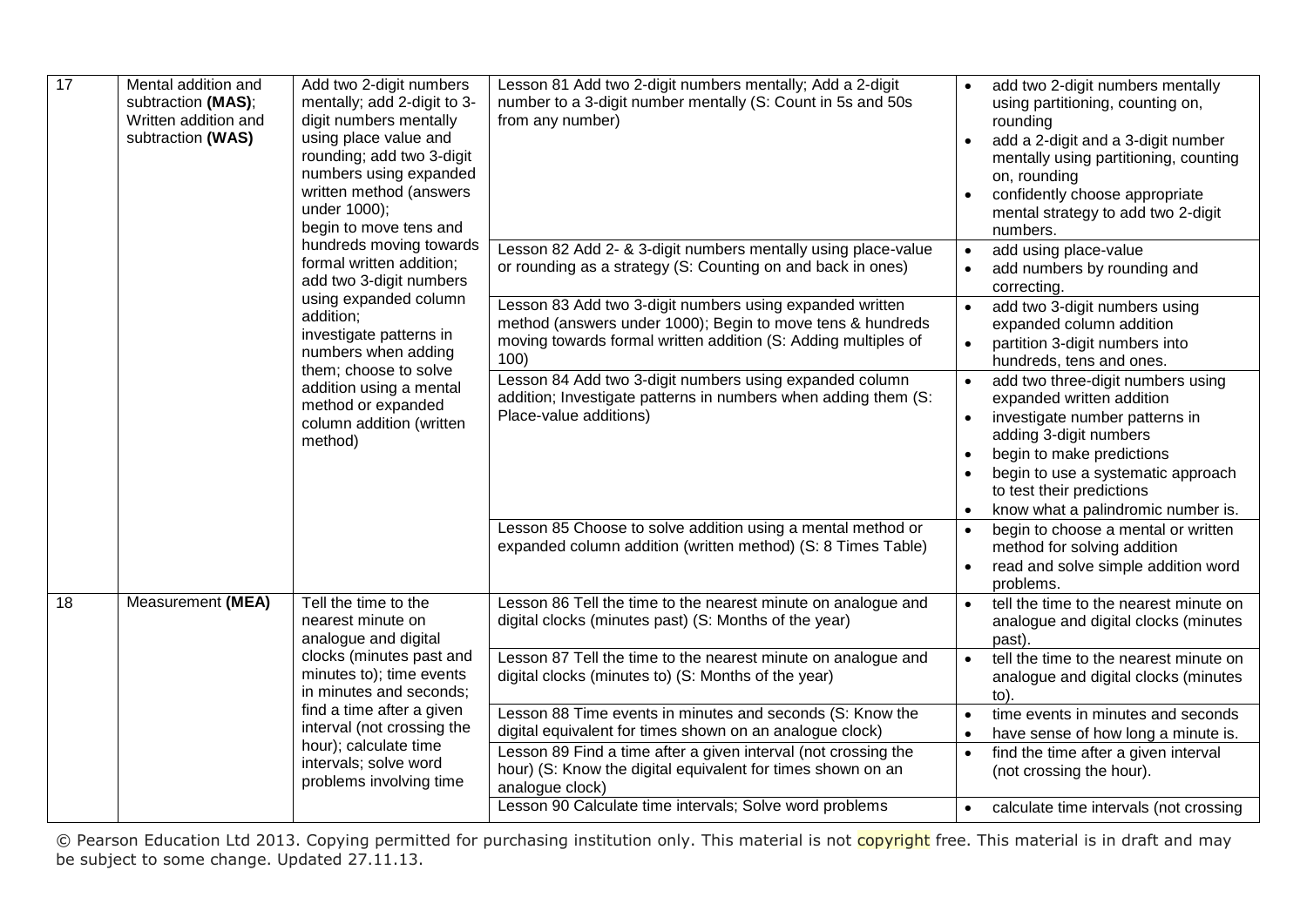|    |                                                                                 |                                                                                                                                                                    | involving time (S: Bonds to 100)                                                                                                                                                                                                 | the hour).                                                                                                                                                                                                                                                                                |
|----|---------------------------------------------------------------------------------|--------------------------------------------------------------------------------------------------------------------------------------------------------------------|----------------------------------------------------------------------------------------------------------------------------------------------------------------------------------------------------------------------------------|-------------------------------------------------------------------------------------------------------------------------------------------------------------------------------------------------------------------------------------------------------------------------------------------|
| 19 | Mental addition and<br>subtraction (MAS);<br>Number and place                   | Order 3-digit numbers<br>and find numbers<br>between; solve<br>subtractions of $3$ -digit $-3$ -<br>digit numbers using<br>counting up (Frog); use                 | Lesson 91 Order 3-digit numbers, find numbers between (S:<br>Bonds to 100 (subtraction))                                                                                                                                         | order three 3-digit numbers<br>$\bullet$<br>find numbers between 3-digit<br>$\bullet$<br>numbers.                                                                                                                                                                                         |
|    | value (NPV)                                                                     |                                                                                                                                                                    | Lesson 91 Solve subtractions of 3-digit - 3-digit numbers using<br>counting up (Frog) (S: Multiplying by ten)                                                                                                                    | subtract 3-digit numbers by counting<br>$\bullet$<br>up from the smaller to the larger<br>number. (Frog)                                                                                                                                                                                  |
|    |                                                                                 | counting up and counting<br>back as strategies to<br>perform mental<br>subtractions; choose to                                                                     | Lesson 93 Solve subtractions of 3-digit - 3-digit numbers using<br>counting up (Frog) (S: Dividing by ten)                                                                                                                       | subtract 3-digit numbers in the 200s<br>$\bullet$<br>by counting up<br>add several numbers 1-digit and a 2-<br>$\bullet$<br>digit.                                                                                                                                                        |
|    |                                                                                 | solve a given subtraction<br>by counting up or<br>counting back                                                                                                    | Lesson 94 Using counting up (Frog) as a strategy to perform<br>mental subtraction any 3-digit - 3-digit numbers (S: Adding to the<br>next ten)                                                                                   | subtract 3-digit numbers using<br>$\bullet$<br>counting up (Frog)<br>create 3-digit subtractions with a set<br>answer of 33 or 44 using Frog to<br>count up 33 or 44 from any 3-digit<br>number<br>look for patterns in numbers by<br>looking at the ones digits, the tens<br>digits etc. |
|    |                                                                                 |                                                                                                                                                                    | Lesson 95 Using counting up as a strategy to perform mental<br>subtraction; Using counting back as a strategy to perform<br>subtraction; Choose to solve a given subtraction by counting up<br>or counting back (S: Bonds to 20) | subtract by counting back<br>$\bullet$<br>subtract by counting up (Frog)<br>$\bullet$<br>choose an appropriate method to<br>$\bullet$<br>subtract by counting up or back                                                                                                                  |
| 20 | Mental multiplication<br>and division (MMD);<br>Number and place<br>value (NPV) | Double and halve<br>numbers up to 100 by<br>partitioning; solve word<br>problems involving<br>doubling and halving;<br>multiply numbers<br>between 10 and 25 by 1- | Lesson 96 Double numbers up to 100 by partitioning (S: Double<br>5 to 20 and corresponding halves)                                                                                                                               | use partitioning to double any two-<br>$\bullet$<br>digit number<br>understand the relationship between<br>$\bullet$<br>doubling and halving.                                                                                                                                             |
|    |                                                                                 |                                                                                                                                                                    | Lesson 97 Double and halve numbers up to 100 by partitioning;<br>Solve word problems involving doubling and halving (S: Count in<br>steps of 50)                                                                                 | halve even two-digit numbers<br>$\bullet$<br>decide where halving or doubling is<br>$\bullet$<br>needed to solve word problems.                                                                                                                                                           |
|    |                                                                                 | digit numbers using the<br>grid method; divide<br>multiples of 10 by 1-digit<br>numbers using known                                                                | Lesson 98 Begin to multiply numbers between 10 and 25 by<br>single-digit numbers using grid method (S: 30 times table)                                                                                                           | begin to use the grid method to<br>multiply numbers from 10 to 25 by<br>single-digit numbers.                                                                                                                                                                                             |
|    |                                                                                 | tables facts; see the<br>relation between                                                                                                                          | Lesson 99 Multiply numbers between 10 and 25 by single-digit<br>numbers using grid (S: 40 times table)                                                                                                                           | use the grid method to multiply<br>$\bullet$<br>numbers between 10 and 25 by<br>single-digit numbers.                                                                                                                                                                                     |
|    |                                                                                 | multiplication and division                                                                                                                                        | Lesson 100 Dividing multiples of 10 by single digit numbers using<br>known tables facts; eg 60 $\div$ 3 or 80 $\div$ 4 etc See the relation<br>between multiplication and division; eg 20 x 3 = 60, $?$ x 3 = 60, 60             | solve problems involving 3-digit<br>multiples of ten divided by single digit<br>numbers using relevant tables facts                                                                                                                                                                       |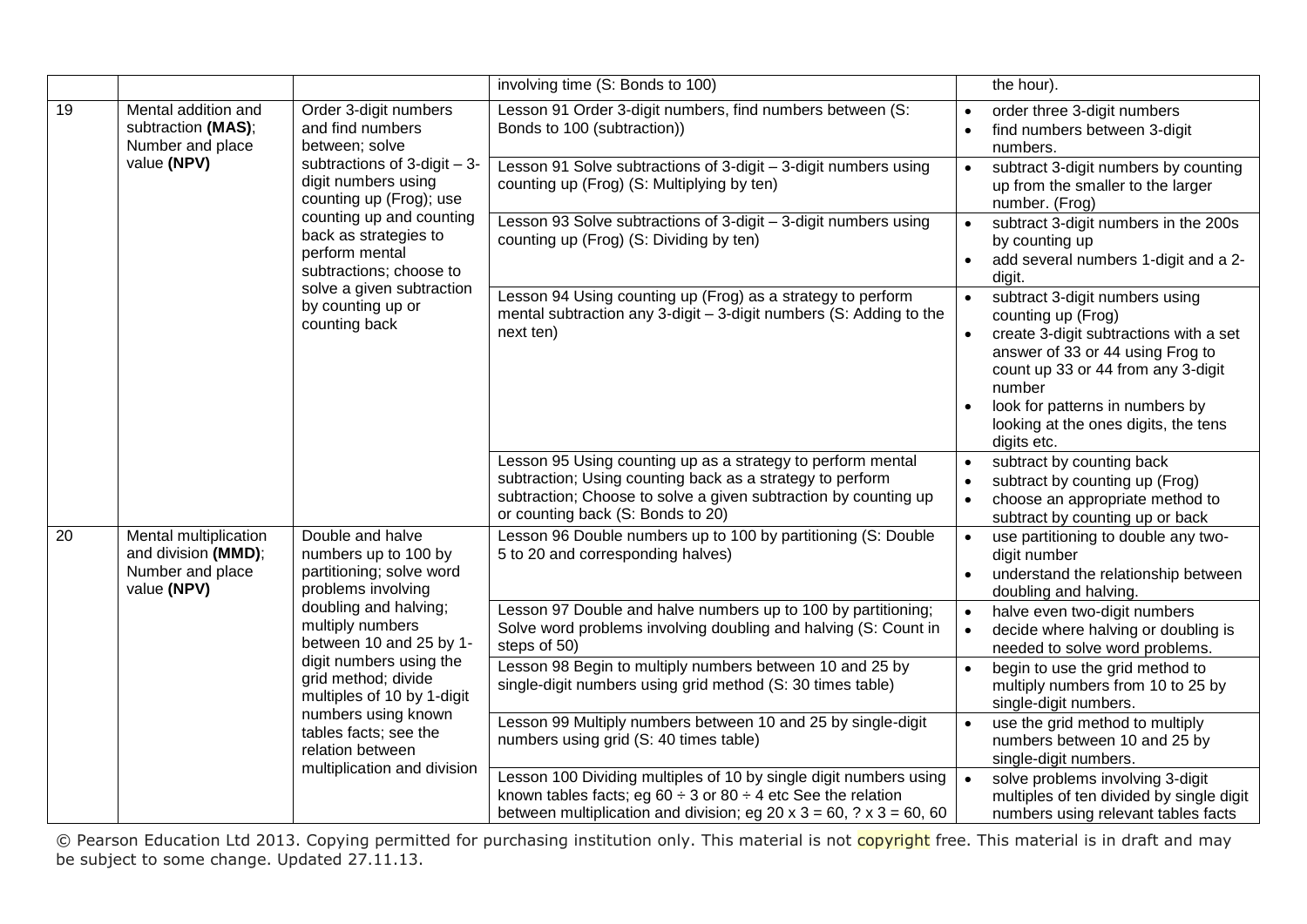|                                |                                                                                                         |                                                                                                                                                                                                                                                                                                                                    | $\div$ 3 = 20 (S: 3 and 4 times table)                                                                                                                                                    | use mathematical reasoning in                                                                                                                                                                                 |
|--------------------------------|---------------------------------------------------------------------------------------------------------|------------------------------------------------------------------------------------------------------------------------------------------------------------------------------------------------------------------------------------------------------------------------------------------------------------------------------------|-------------------------------------------------------------------------------------------------------------------------------------------------------------------------------------------|---------------------------------------------------------------------------------------------------------------------------------------------------------------------------------------------------------------|
|                                |                                                                                                         |                                                                                                                                                                                                                                                                                                                                    |                                                                                                                                                                                           | solving problems.                                                                                                                                                                                             |
| Summer 1                       |                                                                                                         |                                                                                                                                                                                                                                                                                                                                    |                                                                                                                                                                                           |                                                                                                                                                                                                               |
| <b>Week</b><br>$\overline{21}$ | <b>Strands</b><br>Mental addition and<br>subtraction (MAS);<br>Fractions, ratio and<br>proportion (FRP) | <b>Weekly summary</b><br>Add 3-digit and 1-digit<br>numbers mentally, using<br>number facts; solve 3-<br>digit number subtract 1-                                                                                                                                                                                                  | Lesson 101 Add 3-digit and 1-digit numbers mentally, using<br>number facts (S: Subtract 1-digit numbers from 2-digit numbers)<br>Lesson 102 Solve 3-digit number, subtract 1-digit number | add 1-digit numbers to 3-digit<br>numbers<br>use number facts to add.<br>$\bullet$<br>subtract a single digit number from a<br>$\bullet$                                                                      |
|                                |                                                                                                         | digit number subtractions<br>mentally using number<br>facts; add and subtract<br>multiples of ten by                                                                                                                                                                                                                               | subtractions mentally using number facts (S: Divide multiples of<br>ten by 2, 3, 4 & 5)                                                                                                   | 3-digit number<br>use number facts to subtract 1-digit<br>$\bullet$<br>numbers by counting back in chunks.                                                                                                    |
|                                |                                                                                                         | counting on and back in<br>tens and using number<br>facts to cross 100s;<br>compare and order<br>fractions with the same<br>denominator; begin to<br>recognise equivalences<br>of 1/2; add and subtract<br>fractions with the same<br>denominator                                                                                  | Lesson 103 Add and subtract multiples of ten by counting on and<br>back in tens and using number facts to cross 100s (S: Adding<br>multiples of 100 to 3-digit numbers)                   | add and subtract multiples of ten<br>$\bullet$<br>to/from 3-digit numbers<br>use number facts to solve mental<br>$\bullet$<br>additions and subtractions of<br>mutliples of ten to & from 3-digit<br>numbers. |
|                                |                                                                                                         |                                                                                                                                                                                                                                                                                                                                    | Lesson 104 Compare and order fractions with the same<br>denominator; Begin to recognise equivalences of 1/2 (S: Subtract<br>multiples of 100 from 3-digit numbers)                        | read and write fractions using correct<br>$\bullet$<br>notation e.g. 1/2 1/4 etc.<br>compare and order fractions with the<br>same denominator.                                                                |
|                                |                                                                                                         |                                                                                                                                                                                                                                                                                                                                    | Lesson 105 Add and subtract fractions with the same<br>denominator [within one whole, not mixed numbers] (S: Fractions<br>which equal 1)                                                  | understand the concept of fractions<br>as parts of numbers<br>add and subtract fractions with the<br>$\bullet$<br>same denominator<br>recognise equivalence of a half.<br>$\bullet$                           |
| $\overline{22}$                | Written multiplication<br>and division (WMD);                                                           | Use function machines to<br>multiply by 2, 3, 4, 5 and                                                                                                                                                                                                                                                                             | Lesson 106 Use function machines to multiply by 2, 3, 4, 5 and 8<br>and see the inverse (S: 2, 3, 4, 5 and 8 times tables)                                                                | multiply numbers by 2, 3, 4, 5 and 8,<br>$\bullet$<br>and understand the inverse.                                                                                                                             |
|                                | Mental multiplication<br>and division (MMD)                                                             | 8 and see the inverse;<br>use scaling to multiply<br>heights and weights by 2,<br>4, 8, 5 and 10; use known<br>facts to multiply multiples<br>of 10 by 2, 3, 4 and 5;<br>multiply numbers<br>between 10 and 30 by 2,<br>3, 4 and 5 using the grid<br>method; multiply 2-digit<br>numbers by 3, 4, 5 and 8<br>using the grid method | Lesson 107 Use scaling to multiply heights and weights by 2, 4,<br>8, 5 and 10 (S: Multiply by 4 by doubling twice; Find a quarter by<br>halving twice)                                   | use scaling to multiply heights and<br>$\bullet$<br>weights by 2, 4, 8, 5 and 10.                                                                                                                             |
|                                |                                                                                                         |                                                                                                                                                                                                                                                                                                                                    | Lesson 108 Use known facts and multiply by 10 to multiply<br>multiples of 10 by 2, 3, 4 and 5 (S: Multiply and divide by 10)                                                              | use times tables and place value to<br>multiply multiples of 10 by 2, 3, 4 and<br>5.                                                                                                                          |
|                                |                                                                                                         |                                                                                                                                                                                                                                                                                                                                    | Lesson 109 Multiplying numbers between 10 and 30 by 2, 3, 4<br>and 5 using the grid method (S: Count in steps of 30, 40 and 50)                                                           | multiply numbers between 10 and 30<br>$\bullet$<br>by 3, 4 and 5 using the grid method.                                                                                                                       |
|                                |                                                                                                         |                                                                                                                                                                                                                                                                                                                                    | Lesson 110 Use the grid method to multiply two-digit numbers by<br>3, 4, 5 and 8 (S: 8 times table)                                                                                       | multiply two-digit numbers by single-<br>$\bullet$<br>digit numbers using known x facts,<br>place value and commutativity.                                                                                    |
| 23                             | Mental multiplication                                                                                   | Divide without                                                                                                                                                                                                                                                                                                                     | Lesson 111 Division without remainders, just beyond the 12 <sup>th</sup>                                                                                                                  | begin to use chunking to divide<br>$\bullet$                                                                                                                                                                  |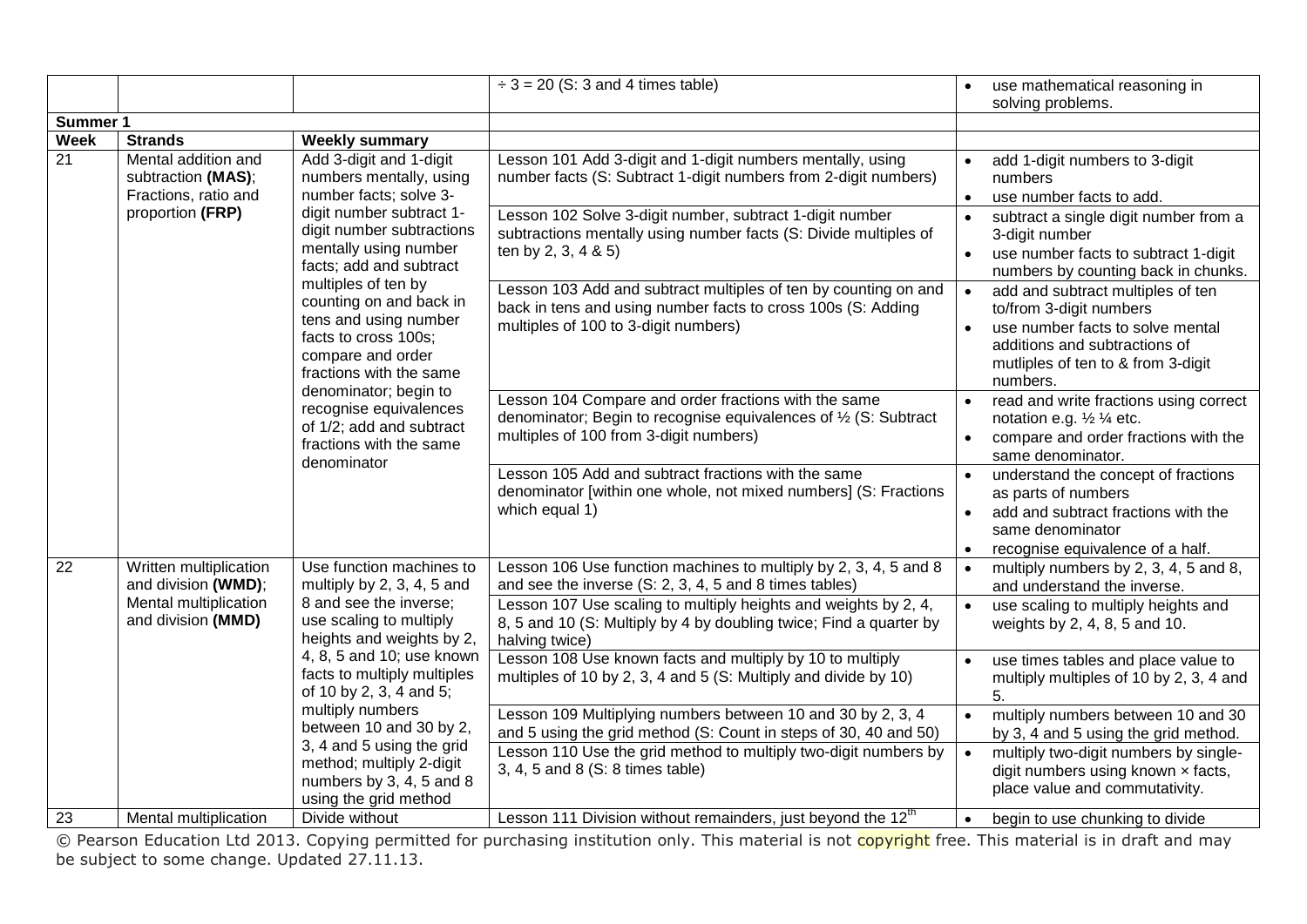|    | and division (MMD);<br>Written multiplication | remainders, just beyond<br>the 12 <sup>th</sup> multiple; division                                                                                                                                                                                      | multiple (S: Division facts for 3, 4 and 5 times tables)                                                                                                                              | numbers just beyond the times<br>tables.                                                                                                                                                                     |
|----|-----------------------------------------------|---------------------------------------------------------------------------------------------------------------------------------------------------------------------------------------------------------------------------------------------------------|---------------------------------------------------------------------------------------------------------------------------------------------------------------------------------------|--------------------------------------------------------------------------------------------------------------------------------------------------------------------------------------------------------------|
|    | and division (WMD)<br>products                | using chunking, with<br>remainders; use the grid<br>method to multiply 2-digit                                                                                                                                                                          | Lesson 112 Division without remainders, just beyond the 12 <sup>th</sup><br>multiple (S: Division facts for the 8 times table)                                                        | use chunking to divide numbers just<br>beyond the times tables, no<br>remainders.                                                                                                                            |
|    |                                               | numbers by 3, 4, 5 and 8;<br>begin to estimate                                                                                                                                                                                                          | Lesson 113 Division using chunking, with remainders (S: Telling<br>the time: matching digital to analogue times)                                                                      | divide numbers above the 12th<br>$\bullet$<br>multiple of the divisor using chunking<br>find remainders when dividing.<br>$\bullet$                                                                          |
|    |                                               |                                                                                                                                                                                                                                                         | Lesson 114 Use the grid method to multiply two-digit numbers by<br>3, 4, 5 and 8 (S: Multiply multiples of 10 by single-digit numbers)                                                | multiply numbers up to two-digit<br>$\bullet$<br>numbers by 3, 4, 5 or 8 and use them<br>to solve word problems.                                                                                             |
|    |                                               |                                                                                                                                                                                                                                                         | Lesson 115 Use the grid method to multiply two-digit numbers by<br>3, 4, 5 and 8; Begin to estimate products (S: Divide multiples of<br>ten by single digit numbers, eg $90 \div 3$ ) | use the grid method to multiply two-<br>$\bullet$<br>digit numbers by 3, 4, 5 and 8<br>begin to use rounding to estimate.<br>$\bullet$                                                                       |
| 24 | Statistics (STA);<br>Measurement (MEA)        | Draw and interpret bar<br>graphs and pictograms                                                                                                                                                                                                         | Lesson 116 Draw and interpret pictograms where one symbol<br>represents two units (S: Ordering months)                                                                                | draw a pictogram where one symbol<br>represents two units.                                                                                                                                                   |
|    |                                               | where one square/symbol<br>represents two units;<br>draw tally charts;<br>compare and measure<br>weights in multiples of<br>100g; know how many<br>grams are in a kilogram;<br>estimate and weigh<br>objects to the nearest<br>100g; draw and interpret | Lesson 117 Draw and interpret bar graphs and pictograms where<br>one square/symbol represents two units; Draw tally charts (S:<br>Reading scales)                                     | draw a pictogram where one symbol<br>$\bullet$<br>represents two units<br>draw a bar chart where one step<br>$\bullet$<br>represents two units<br>understand that we can also have<br>scales of 5:1 or 10:1. |
|    |                                               |                                                                                                                                                                                                                                                         | Lesson 118 Compare and measure weights in multiples of 100g;<br>Know how many grams are in a kilogram (S: Place 3-digit<br>numbers between multiples of 100)                          | have a feel for the weight of 100g<br>$\bullet$<br>measure weights to the nearest 50g<br>$\bullet$<br>know the relationship between grams<br>$\bullet$<br>and kilograms.                                     |
|    |                                               | bar graphs where one<br>square represents one<br>hundred units                                                                                                                                                                                          | Lesson 119 Estimate and weigh objects to the nearest 100g (S:<br>Find a time a given number of minutes later)                                                                         | begin to estimate weights in multiples<br>$\bullet$<br>of 100g<br>weight items to the nearest 50g.<br>$\bullet$                                                                                              |
|    |                                               |                                                                                                                                                                                                                                                         | Lesson 120 Draw and interpret bar graphs where one square<br>represents 100 units (S: Make amounts of money)                                                                          | draw and interpret tables and bar<br>$\bullet$<br>charts with an interval of 100g.                                                                                                                           |
| 25 | Mental addition and<br>subtraction (MAS);     | Add 3-digit and 2-digit<br>numbers using mental                                                                                                                                                                                                         | Lesson 121 Add 3-digit and 2-digit numbers using mental<br>strategies (S: Time)                                                                                                       | add a 2-digit and a 3-digit number<br>$\bullet$<br>using a mental strategy.                                                                                                                                  |
|    | Written addition and<br>subtraction (WAS)     | strategies; add two 3-digit<br>numbers using mental<br>strategies or by using<br>column written addition                                                                                                                                                | Lesson 122 Add two 3-digit numbers using mental strategies (S:<br>Compare 3-digit numbers)                                                                                            | add 3-digit numbers using mental<br>strategies, e.g. adding hundreds,<br>tens and ones, rounding, using<br>place-value, partitioning and adding<br>the ones, then the tens, then the<br>hundreds.            |
|    |                                               |                                                                                                                                                                                                                                                         | Lesson 123 Add two 3-digit numbers using column written                                                                                                                               | add two 3-digit numbers using                                                                                                                                                                                |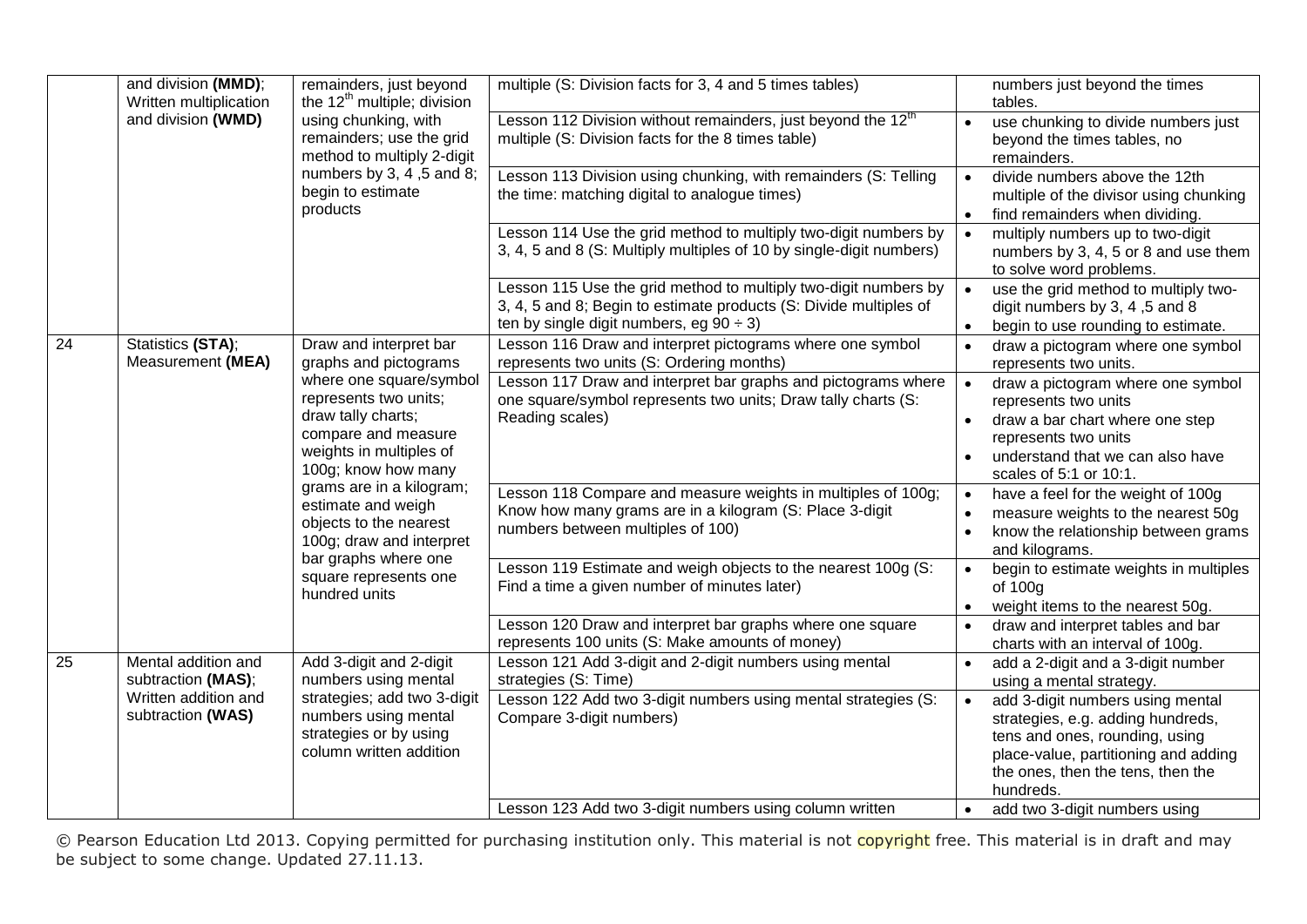| <b>Summer 2</b> |                                                                                        |                                                                                                                                                                                                                                                                                      | addition (S: Rounding using a number line)<br>Lesson 124 Add 3-digit numbers using column addition (S:<br>Adding 2-3 multiples of ten)<br>Lesson 125 Choose to solve additions of 3-digit numbers using<br>mental or column addition (S: Convert units of time: weeks to<br>days)                                                                                                        | column addition<br>use reasoning and systematic trial<br>and error to investigate creating<br>additions with a given total.<br>add 3-digit numbers using column<br>addition (making extra tens,<br>hundreds or both).<br>choose an appropriate method to<br>solve addition of 3-digit numbers<br>add 3-digit numbers using mental<br>$\bullet$<br>strategies<br>add 3-digit numbers using column<br>addition.                                                               |
|-----------------|----------------------------------------------------------------------------------------|--------------------------------------------------------------------------------------------------------------------------------------------------------------------------------------------------------------------------------------------------------------------------------------|------------------------------------------------------------------------------------------------------------------------------------------------------------------------------------------------------------------------------------------------------------------------------------------------------------------------------------------------------------------------------------------|-----------------------------------------------------------------------------------------------------------------------------------------------------------------------------------------------------------------------------------------------------------------------------------------------------------------------------------------------------------------------------------------------------------------------------------------------------------------------------|
| <b>Week</b>     | <b>Strands</b>                                                                         | <b>Weekly summary</b>                                                                                                                                                                                                                                                                |                                                                                                                                                                                                                                                                                                                                                                                          |                                                                                                                                                                                                                                                                                                                                                                                                                                                                             |
| 26              | Written addition and<br>subtraction (WAS);<br>Mental addition and<br>subtraction (MAS) | Use column addition to<br>add three 2 and 3-digit<br>numbers together and<br>four 2 and 3-digit<br>numbers together;<br>subtract 3-digit numbers<br>using counting up (Frog)<br>with answers under 50<br>and then under 70; solve<br>word problems choosing<br>an appropriate method | Lesson 126 Add three 2 and 3-digit numbers using column<br>addition (S: Add several 1-digit numbers)<br>Lesson 127 Add four 2 and 3-digit numbers using the column<br>addition (S: Add several multiples of ten)<br>Lesson 128 Subtract 3-digit numbers using counting up (Frog)<br>[subtraction answers under 50] (S: Add to the next multiple of ten<br>then the next multiple of 100) | add 2-digit numbers in towers of 3 or<br>4 numbers accurately using column<br>addition.<br>add 3-digit numbers in towers of 3<br>accurately using column addition.<br>add 2-digit numbers in towers of 3 or<br>$\bullet$<br>4 accurately using column addition<br>add 3-digit numbers in towers of 3<br>accurately using column addition.<br>subtract 3-digit numbers using<br>$\bullet$<br>counting up (frog)<br>add to the next ten and the next<br>$\bullet$<br>hundred. |
|                 |                                                                                        |                                                                                                                                                                                                                                                                                      | Lesson 129 Subtract 3-digit numbers using counting up (Frog)<br>[subtraction answers under 70] (S: Add two 2-digit numbers)<br>Lesson 130 Solve word problems choosing an appropriate<br>method (S: Subtract by counting back using number facts)                                                                                                                                        | subtract 3-digit numbers using<br>$\bullet$<br>counting up (frog)<br>add to the next ten and the next<br>$\bullet$<br>hundred<br>add two 2-digit numbers using mental<br>strategies.<br>solve word problems using addition<br>or subtraction<br>use mental strategies to add<br>numbers<br>choose appropriate strategy to solve<br>subtraction.                                                                                                                             |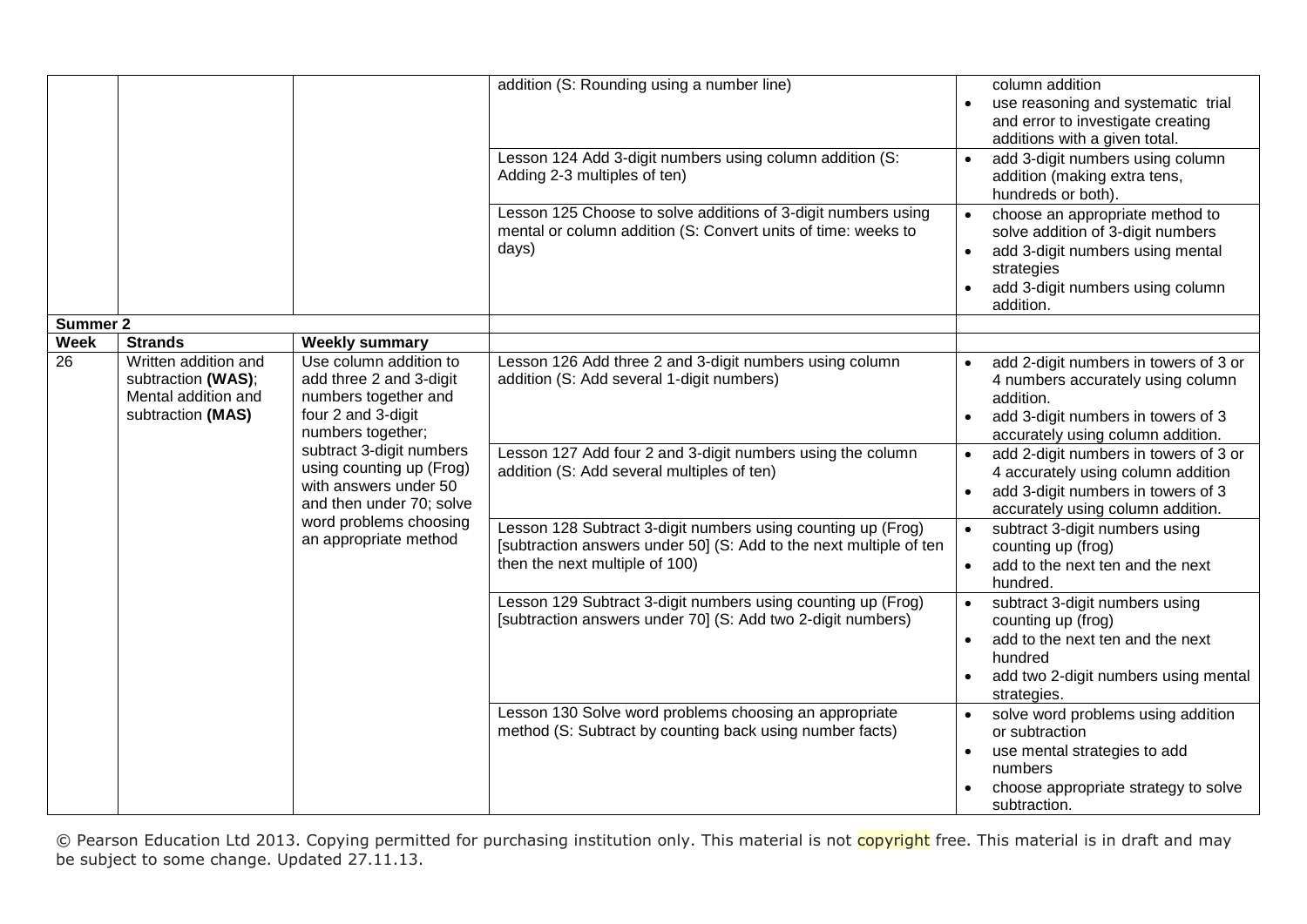| $\overline{27}$ | Written addition and<br>subtraction (WAS);<br>Mental addition and<br>subtraction (MAS);<br>Measurement (MEA) | Add 3-digit numbers<br>using column addition;<br>solve problems involving<br>measures; solve<br>subtractions of 3-digit<br>numbers using counting<br>up on a line (Frog);<br>choose an appropriate<br>strategy to solve addition<br>or subtraction (either<br>mentally, using column<br>addition or counting up on<br>a number line) | Lesson 131 Add 3-digit numbers using column addition; Solve<br>problems involving measures (S: Convert measures from<br>kilometres to metres, kilograms to grams and litres to millilitres<br>and vice-versa)<br>Lesson 132 Add 3-digit numbers using column addition; Solve<br>problems involving measures (S: Add several 1-digit numbers)<br>Lesson 133 Solve subtractions of 3-digit numbers using counting<br>up on a line (Frog) (S: Complements to the next hundred)<br>Lesson 134 Solve subtractions of 3-digit numbers using counting<br>up on a line (Frog) (S: Place 3-digit numbers on a line) | add 3-digit numbers using column<br>addition<br>understand and use measures<br>$\bullet$<br>context when solving additions<br>add 3-digit numbers using column<br>addition<br>understand and use measures<br>context when solving additions.<br>solve subtractions of 3-digit numbers<br>$\bullet$<br>using counting up (Frog)<br>know bonds to ten and multiple of ten<br>$\bullet$<br>bonds to a hundred to solve the first<br>two hops of a counting up (Frog)<br>subtraction<br>use mathematical reasoning to<br>explain patterns<br>use systematic thinking to generate<br>all possible types of number.<br>solve subtractions of 3-digit numbers<br>$\bullet$<br>using counting up (Frog)<br>solve a problem in a measures<br>$\bullet$<br>context answering in a sentence |
|-----------------|--------------------------------------------------------------------------------------------------------------|--------------------------------------------------------------------------------------------------------------------------------------------------------------------------------------------------------------------------------------------------------------------------------------------------------------------------------------|------------------------------------------------------------------------------------------------------------------------------------------------------------------------------------------------------------------------------------------------------------------------------------------------------------------------------------------------------------------------------------------------------------------------------------------------------------------------------------------------------------------------------------------------------------------------------------------------------------|----------------------------------------------------------------------------------------------------------------------------------------------------------------------------------------------------------------------------------------------------------------------------------------------------------------------------------------------------------------------------------------------------------------------------------------------------------------------------------------------------------------------------------------------------------------------------------------------------------------------------------------------------------------------------------------------------------------------------------------------------------------------------------|
|                 |                                                                                                              |                                                                                                                                                                                                                                                                                                                                      | Lesson 135 Choose appropriate strategy to solve addition or<br>subtraction (choose to solve mentally or using column addition or<br>counting up on a number line to subtract) (S: Frog Bingo)                                                                                                                                                                                                                                                                                                                                                                                                              | using the appropriate unit.<br>choose the appropriate method to<br>add (mental or column addition)<br>choose the appropriate method to<br>subtract (mental or counting up using<br>Frog).                                                                                                                                                                                                                                                                                                                                                                                                                                                                                                                                                                                        |
| 28              | Measurement (MEA);<br>Geometry: properties<br>of shapes (GPS)                                                | Identify, name and draw:<br>angles in 2D shapes and<br>horizontal, vertical,<br>parallel and perpendicular<br>lines; identify horizontal,<br>vertical, parallel,<br>perpendicular and<br>diagonal lines in 2D<br>shapes; identify<br>symmetry in 2D shapes;<br>measure the perimeter of                                              | Lesson 136 Identify, name and draw: horizontal, vertical, parallel<br>and perpendicular lines (S: Count in fractions (halves, quarters,<br>thirds))<br>Lesson 137 Indentify angles in 2D shapes; Identify horizontal,<br>vertical, parallel, perpendicular and diagonal lines in 2D shapes;<br>Identify symmetry in 2D shapes (S: Counting back in ones and<br>tens)                                                                                                                                                                                                                                       | recognise and use the terms:<br>$\bullet$<br>horizontal, vertical, parallel,<br>perpendicular and diagonal<br>draw horizontal, vertical, parallel,<br>$\bullet$<br>perpendicular and diagonal lines.<br>recognise angles in shapes and<br>$\bullet$<br>identify right angles (90°)<br>recognise parallel and perpendicular<br>lines in shapes<br>begin to identify lines of symmetry in<br>2D shapes.                                                                                                                                                                                                                                                                                                                                                                            |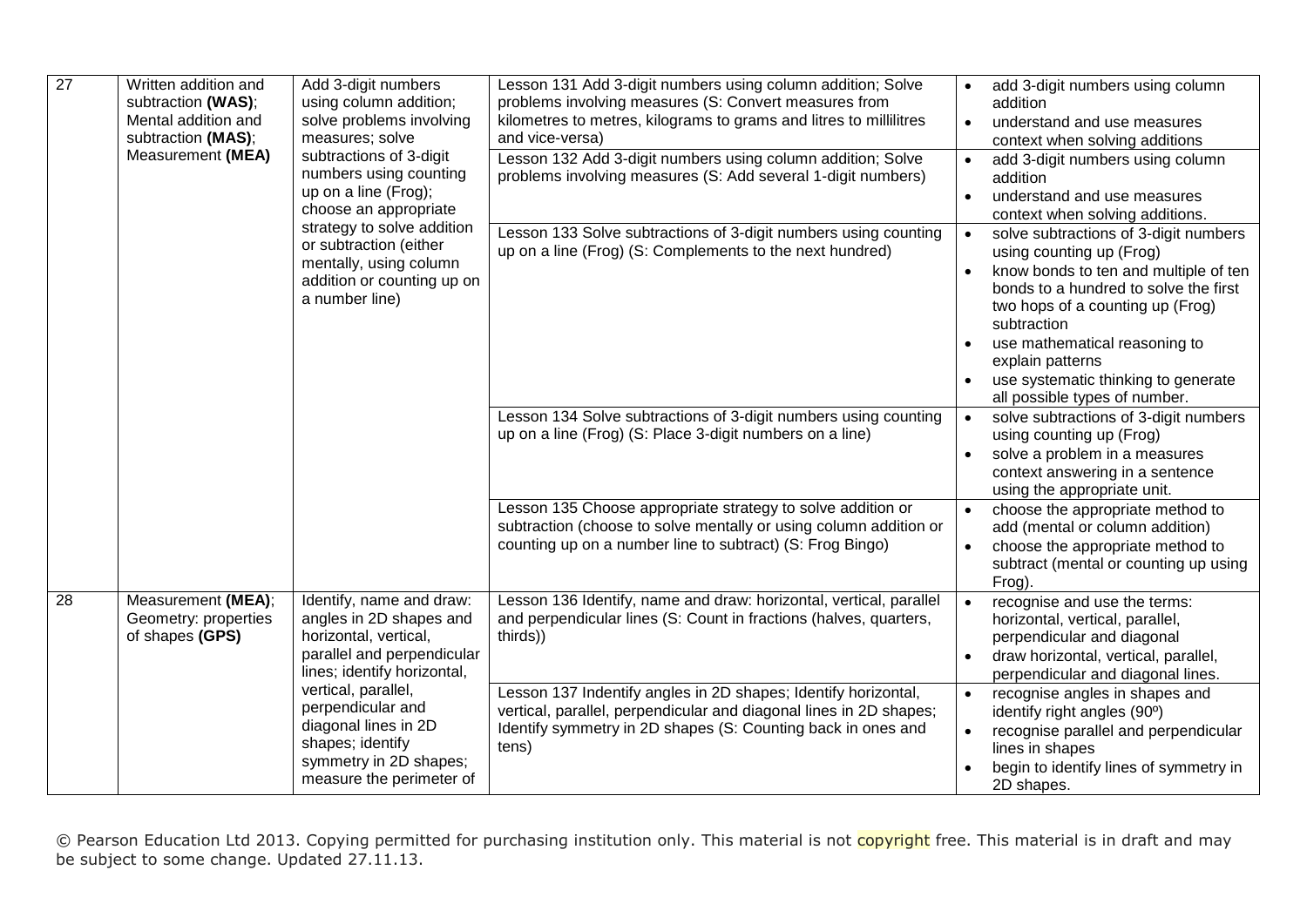|    | 2D shapes, including the<br>use of counting and of<br>measuring using a ruler;<br>tell the time on analogue<br>and digital clocks to the<br>nearest minute; begin to<br>tell time 5/10/20 minutes<br>later; begin to recognise<br>am and pm; tell the time<br>on analogue and digital<br>clocks to the nearest 5<br>minutes, begin to tell the<br>time to the minute; begin<br>to recognise 24 hour<br>clock times |                                                                                                                                                                                                                                                                                                                                                                                          | Lesson 138 Measure the perimeter of 2D shapes, including the<br>use of counting and of measuring using a ruler (S: Tell the time<br>on analogue and digital clocks to the 5mins)<br>Lesson 139 Tell the time on analogue and digital clocks to the<br>nearest minute; begin to tell time 5/10/20 minutes later; Begin to<br>recognise am and pm (S: Time Durations)                                                                                                                                                                                                                                              | understand and use the term<br>$\bullet$<br>perimeter<br>measure simple rectilinear<br>$\bullet$<br>perimeters by counting the squares<br>begin to measure perimeter using a<br>$\bullet$<br>ruler to measure in centimetres and<br>adding the lengths of the sides.<br>tell the time to the nearest minute<br>$\bullet$<br>begin to use am and pm correctly<br>$\bullet$<br>and understand these terms.                                                                                                |
|----|--------------------------------------------------------------------------------------------------------------------------------------------------------------------------------------------------------------------------------------------------------------------------------------------------------------------------------------------------------------------------------------------------------------------|------------------------------------------------------------------------------------------------------------------------------------------------------------------------------------------------------------------------------------------------------------------------------------------------------------------------------------------------------------------------------------------|------------------------------------------------------------------------------------------------------------------------------------------------------------------------------------------------------------------------------------------------------------------------------------------------------------------------------------------------------------------------------------------------------------------------------------------------------------------------------------------------------------------------------------------------------------------------------------------------------------------|---------------------------------------------------------------------------------------------------------------------------------------------------------------------------------------------------------------------------------------------------------------------------------------------------------------------------------------------------------------------------------------------------------------------------------------------------------------------------------------------------------|
|    |                                                                                                                                                                                                                                                                                                                                                                                                                    | Lesson 140 Tell the time on analogue and digital clocks to the<br>nearest 5 minutes, Begin to tell the time to the minute; Begin to<br>tell time 5/10/20 minutes later; Begin to recognise 24 hour clock<br>times (S: Know the relationship between units of time)                                                                                                                       | tell the time to the nearest five<br>minutes; Begin to tell the time to the<br>nearest minute<br>begin to use am and pm correctly<br>$\bullet$<br>and understand these terms<br>realise that we can use a 24 hour<br>$\bullet$<br>clock.                                                                                                                                                                                                                                                                                                                                                                         |                                                                                                                                                                                                                                                                                                                                                                                                                                                                                                         |
| 29 | Written multiplication<br>and division (WMD);<br>Fractions, ratio and<br>proportion (FRP);<br>Decimals, percentages<br>and their equivalence<br>to fractions (DPE)                                                                                                                                                                                                                                                 | Use the grid method to<br>multiply 2-digit numbers<br>by 3, 4, 5, 6 and 8;<br>estimate products; divide<br>using chunking, with and<br>without remainders; solve<br>word problems, first<br>deciding whether they<br>need multiplication or<br>division to solve them;<br>recognise tenths and<br>equivalent fractions; find<br>one tenth of multiples of<br>ten, find several tenths of | Lesson 141 Use the grid method to multiply two-digit numbers by<br>3, 4, 5, 6 and 8; Begin to estimate products (S: 3, 4, 5 and 8<br>times tables)<br>Lesson 142 Division using chunking, with and without remainders<br>(S: Use multiplication facts and place value to divide multiples of<br>10 by single-digit numbers (no remainders))<br>Lesson 143 Solve word problems, first deciding whether they<br>need multiplication or division to solve them (S: Division facts for<br>8 times table)<br>Lesson 144 Recognise tenths and equivalent fractions (S:<br>Compare fractions with the same denominator) | multiply two-digit numbers by single-<br>$\bullet$<br>digit numbers using known x facts<br>and commutativity<br>begin to estimate products.<br>$\bullet$<br>use chunking' to solve divisions by 3,<br>$\bullet$<br>4, 5 and 8 with and without<br>remainders (answers less than 20).<br>solve word problems involving 2-digit<br>by single-digit multiplication or<br>division<br>make sense of a word problem and<br>write the relevant calculations.<br>recognise tenths and equivalent<br>fractions. |
|    |                                                                                                                                                                                                                                                                                                                                                                                                                    | multiples of ten, find one<br>tenth of 1-digit numbers                                                                                                                                                                                                                                                                                                                                   | Lesson 145 Find one tenth of multiples of ten; Find several tenths<br>of multiples of ten; Begin to see that we can find one tenth of<br>single-digit numbers (eg 1/10 of 3 is 3/10) (S: Divide by 10)                                                                                                                                                                                                                                                                                                                                                                                                           | find one tenth of multiples of ten (e.g.<br>1/10 of 30 and 1/10 of 240)<br>begin to find see that we can find one<br>$\bullet$<br>tenth of single-digit numbers (e.g.<br>1/10 of 4 is $4/10$ ).                                                                                                                                                                                                                                                                                                         |
| 30 | Written addition and<br>subtraction (WAS);                                                                                                                                                                                                                                                                                                                                                                         | Revise column written<br>addition for adding three                                                                                                                                                                                                                                                                                                                                       | Lesson 146 Revise column written addition for adding three 3-<br>digit numbers; Revise mental strategies for addition (S: Mental                                                                                                                                                                                                                                                                                                                                                                                                                                                                                 | use a written column method of<br>addition to add three-digit numbers                                                                                                                                                                                                                                                                                                                                                                                                                                   |